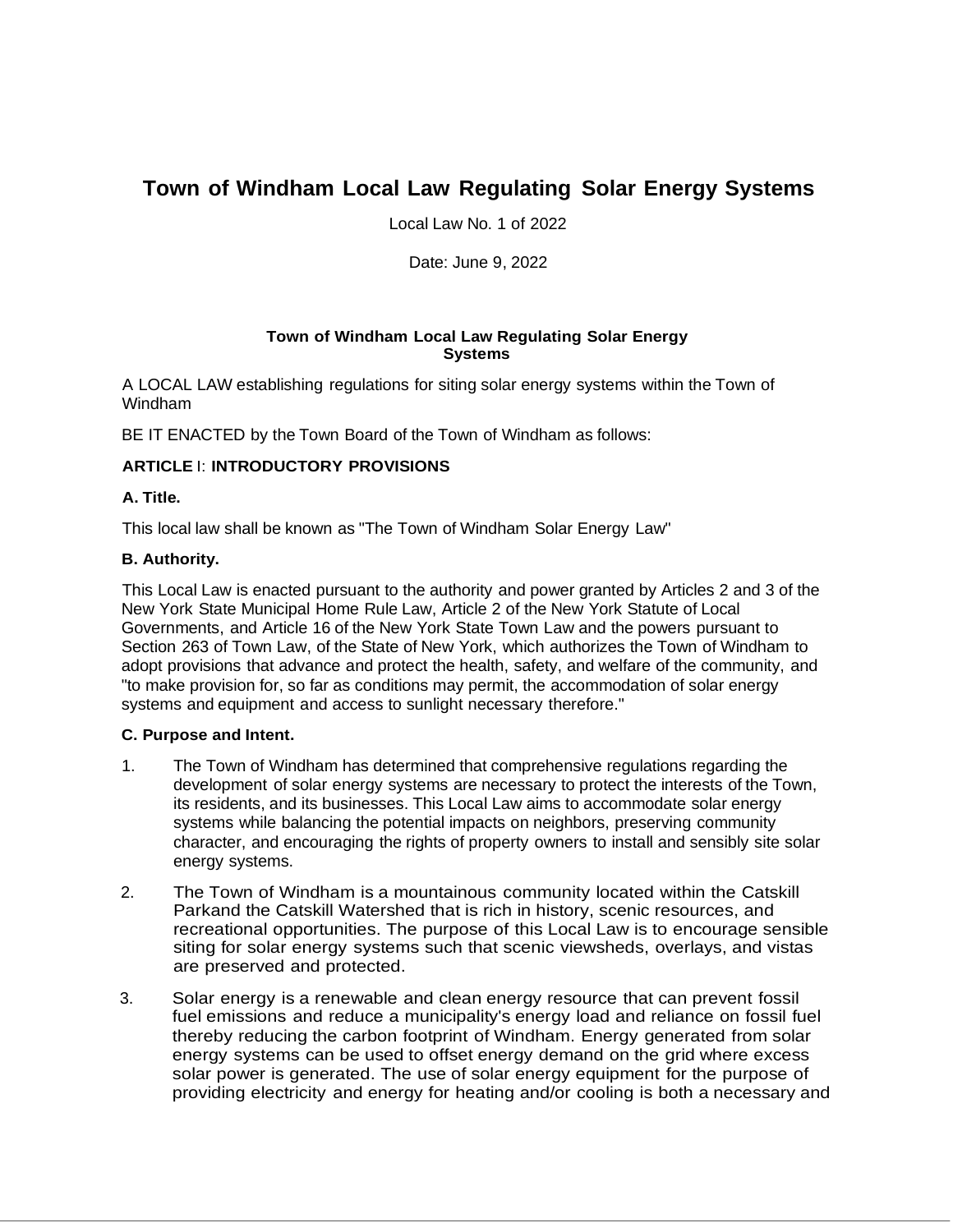priority component of the Town of Windham's current and long-term sustainability agenda. It is also consistent with the commitment of Windham to be a "climate smart" community. Because it is in the public interest to provide for and

encourage renewable energy systems and a sustainable quality of life, the purpose of this Local Law is to facilitate the development and operation of renewable energy systems based on sunlight while minimizing adverse impacts on neighboring properties and scenic viewsheds to protect the public health, safety and welfare of the residents of the Town of Windham.

- 4. This Local Law is intended to promote the effective and efficient use of solar energy systems; set provisions for the sensible placement, design, construction and operation of such systems in such a way as to be consistent with the Town of Windham Comprehensive Plan; to uphold the public health, safety and welfare; and to ensure that such systems will not have a significant adverse impact on the environment or on the aesthetic qualities and character of the Town.
- 5. It is not intended by this Local Law to abrogate or impair existing conditions previously made or permits previously issued relating to the use of buildings. Whenever this Local Law imposes a greater restriction upon the use of buildings or premises than is required by existing provisions of law, ordinance or regulations, the provisions of this Local Law shall control.

### **ARTICLE II: DEFINITIONS**

BUILDING-INTEGRATED SOLAR ENERGY SYSTEM - A solar energy system that consistsof integrating photovoltaic modules into the building envelope system such as vertical facades including glass and other material, semi-transparent skylight systems, roofing materials, and shading over windows.

BUILDING-MOUNTED SOLAR COLLECTORS - an array of solar collectors mounted securely to racks attached to roof mounts, or integrated into building materials such as roof tiles, siding, or windows of any legally permitted and/ or constructed building or structure for the purpose of producing electricity.

ACCESSORY USE - A use which is clearly and customarily incidental and subordinate to the principal solar energy system and located on the same lot as where the principal solar energy system is sited.

DECOMMISSIONING PLAN - Detailed steps to remove unused or inactive solar energy systems, the elimination of all safety hazards, the remediation of the site, cost estimatesto accomplish these requirements, and the provisions of financial security therefor.

FLUSH-MOUNTED SOLAR ENERGY SYSTEM - A rooftop-mounted solar energy system with solar panels which are installed flush to the surface of a roof, and which cannot be angled or raised.

FREESTANDING OR GROUND-MOUNTED SOLAR ENERGY SYSTEM -A solar energy system that is anchored to the ground via a pole or other mounting system, detached from any other structure that generates electricity.

GLARE - The effect by reflections of light with intensity sufficient as determined in a commercially reasonable manner to cause annoyance, discomfort, or loss in visual performanceand visibility in any material respects.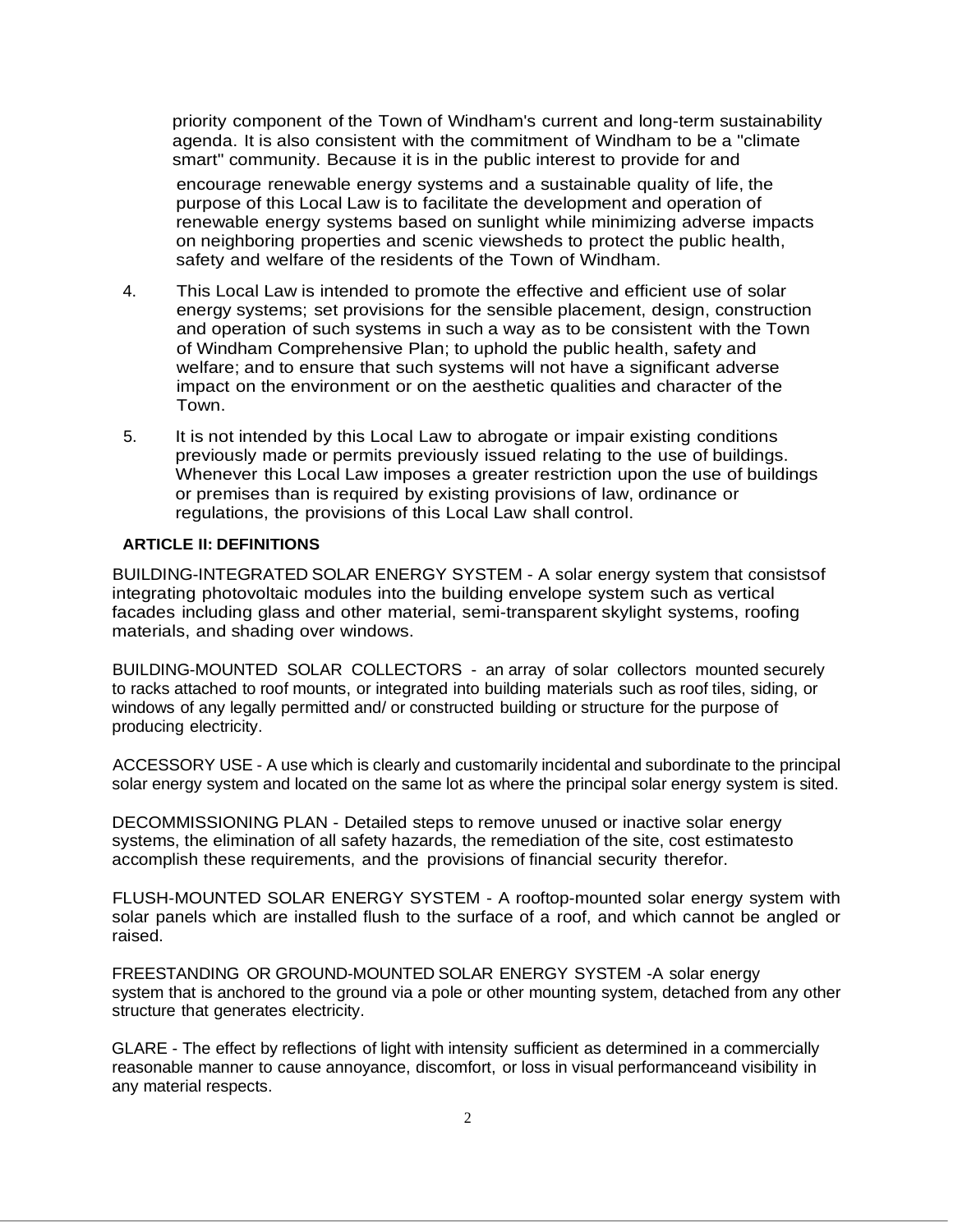LARGE-SCALE COMMUNITY SOLAR ENERGY SYSTEM - A solar energy generation facility, whether a ground-mounted and/or rooftop installation, principally used to convert solar energy to electricity designed and intended to supply energy primarily into a utility grid for sale to the general public or to supply multiple users located off-site on which the energy system is located. For this purpose of this Local Law, the purpose of large-scale community solar energy systems is to principally benefit members and residents of the Townof Windham community.

LOCAL CONTACT PERSON - A person 18 years of age or older designated by the owner or operator of a large-scale community solar energy system who, by such owner or operator designation, shall have the authority to make decisions regarding the operation and maintenance of the large-scale community solar energy systems and its components. The local contact person must reside in the Town of Windham and be available at all times to respond to questions and concerns regarding the safety, maintenance, and immediate off-site impacts resulting from large-scale community solar energy systems.

MATURE FOREST --A mature forest is any unimproved land in excess of one (1) acre with trees that are predominantly six (6) inches diameter at breast height (dbh) or more.

NET-METERING - A billing arrangement that allows solar customers to receive credit for excess electricity which is generated from the customer's solar collection and delivered back to the grid so that customers only pay for their net electricity usage for the applicable billing period.

NATIVE PERENNIAL VEGETATION - native wildflowers, forbs, and grasses that serve as habitat, forage, and migratory way stations for pollinators and shall not include any prohibited or regulated invasive species as determined by the New York State Department of Environmental Conservation.

POLLINATOR - bees, birds, bats, and other insects or wildlife that pollinate flowering plants, and includes both wild and managed insects.

ON-SITE CONSUMPTION - Energy generated primarily for the purpose of providing power to the owners, lessees, tenants, residents, or other occupants of the parcel on which the solar energy systems are erected,

PHOTOVOLTAIC (PV) SYSTEM - A solar energy system that produces electricityusing semiconductor devices, called "photovoltaic cells," that generate electricity whenever light strikes them.

PRIMARILY - For purposes of this local law, description of an amount of projected on- site energy demand not less than 90% of projected energy generation.

PRIME FARMLAND - Land designated as "prime farmland" in the U.S. Department of Agriculture Natural Resources Conservation Service's Soil Survey Geographic Database that has the best combination of physical and chemical characteristics for poloroptional, feed, forage, fiber, and oilseed crops and is also available for these land uses (the land could be cropland, pastureland, rangeland, forest land, or otherland, but not urban built-up land or water).

QUALIFIED SOLAR INSTALLER - A person who has skills and knowledge related to the construction and operation of solar electrical equipment and installations and has received safety training on the hazards involved. Persons who are on the list of eligible photovoltaic installers maintained by the New York State Energy Research and Development Authority (NYSERDA), or who are certified as a solar installer by the North American Board of Certified Energy Practitioners (NABCEP}, shall be deemed to be qualified solar installers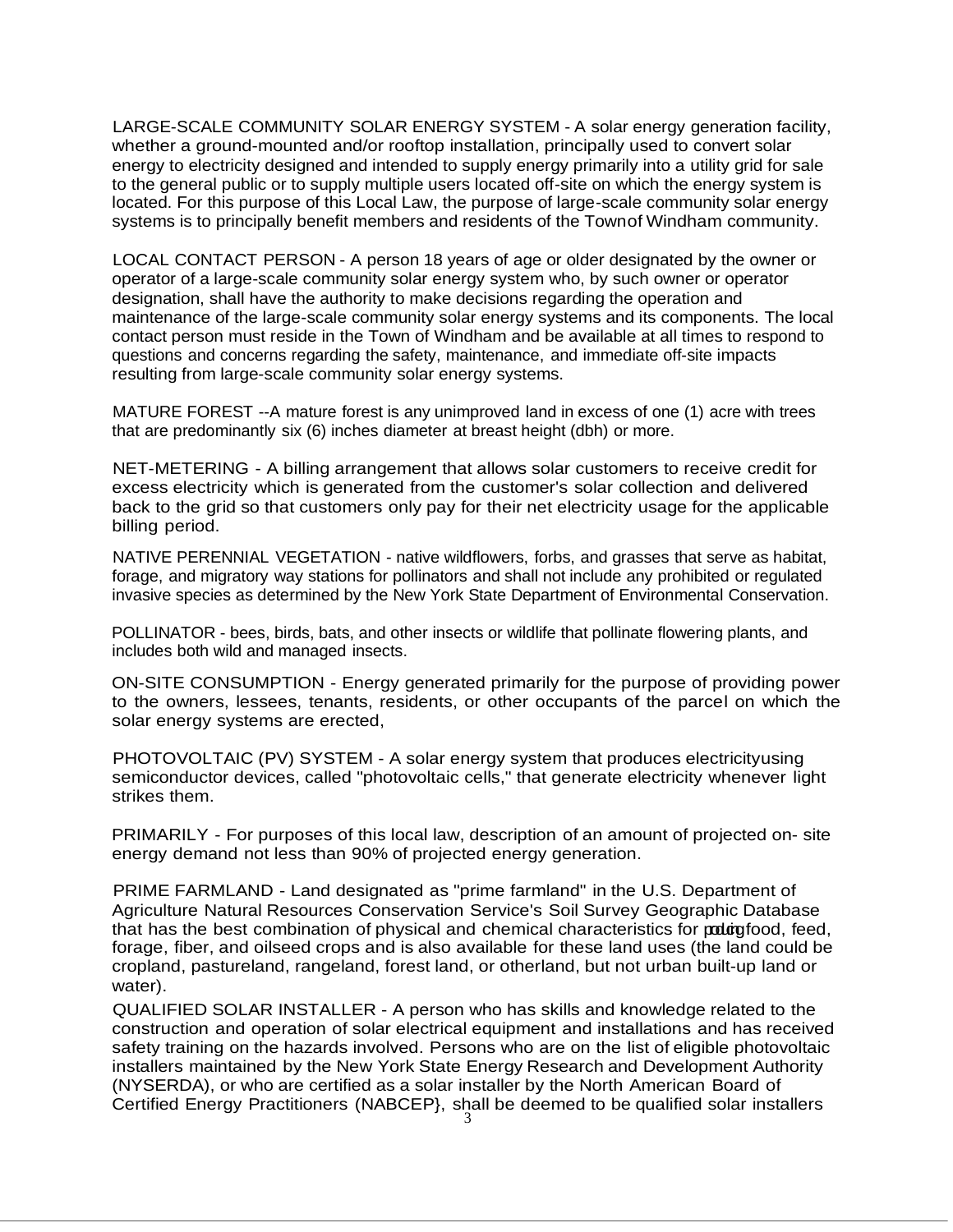for the purposes of this definition. Persons who are not on NYSERDA's list of eligible installers or NABCEP's list of certified installers may

be deemed to be qualified solar installers if the Town's permit granting authority or such other Town officer or employee as the Town Board designates determines such persons have had adequate training to determine the degree and extent of the hazard and the personal protective equipment and job planning necessary to perform the installation safely. Such training shall include the proper use of special precautionary techniques and personal protective equipment, as well as the skills and techniques necessary to distinguish exposed parts from other parts of electrical equipment and to determine the nominal voltage of exposed live parts.

ROOFTOP OR BUILDING-MOUNTED SOLAR SYSTEM - A solar energy system in which solar panels are mounted on top of the structure of a roof of any legally permitted building either as a flush-mounted system or as modules fixed to frames which can be tilted toward the south at an optimal angle.

SCENIC VIEWSHED - Large, undisturbed area of scenic quality, value and significance typically visible from an elevated area overlooking the viewshed area from afixed vantage point. This term shall also encompass scenic overlay area and scenic vista.

SOLAR COLLECTOR - A solar photovoltaic cell, panel or array, or solar hot air or water collector device, which relies upon solar radiation as an energy source for the generation of electricity or transfer of stored heat.

SOLAR LOT - One or more contiguous parcels under direct control (ownership orlease) of a common owner.

SOLAR ENERGY EQUIPMENT - Electrical material, hardware, inverters, conduit, storage devices, or other electrical and photovoltaic equipment associated with the production of electricity.

SOLAR ENERGY SYSTEM - A system of components and subcomponents intended for the collection, inversion, storage and/or distribution of solar energy and that directlyor indirectly generates thermal, chemical, electrical, or other usable energy. This term includes Solar Panels and Solar Energy Equipment.

SOLAR PANEL - a photovoltaic device capable of collecting and converting solar energyinto electricity.

STORAGE BATTERY - A device that stores energy from the sun and makes itavailable in an electrical form.

STREET FRONTAGE -That side of a lot which adjoins a dedicated Town, county, orNew York State highway.

#### **ARTICLE Ill: APPLICABILITY**

- A The requirements of this Local Law shall apply to all solar energy systems and equipment installations modified or installed after the effective date of this Local Law.
- B. Solar energy system installations for which a valid building permit has been issued before the effective date of this Local Law shall not be required to meet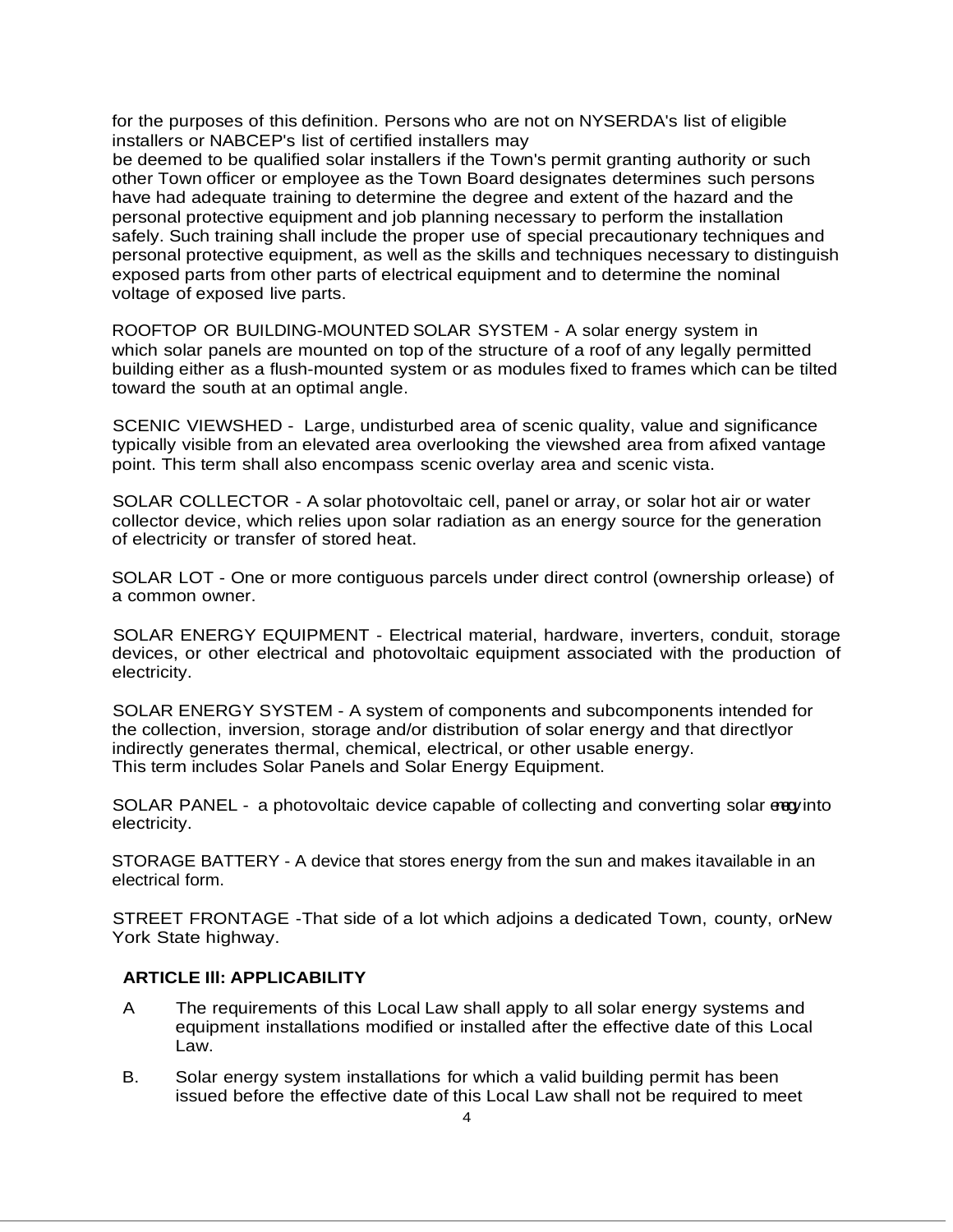the requirements of this Local Law. However, any modifications to existing solar energy systems that increase the solar energy system area by more than 5%, exclusive of fencing, of the original area shall be subject to this Local Law.

### **ARTICLE IV: PERMITTING AND REVIEW PROCESS**

### **A. Required Approvals.**

- 1. Rooftop and flush-mounted solar energy system with a rated capacity of 50 kW or less that generate electricity primarily for on-site consumption shall be permitted within the Town subject to the issuance of Unified Solar Permit granted by the Town's Code Enforcement Officer. Rooftop and flush-mounted solar energy system shall be subject to any additional requirements in this local law for such systems.
- 2. Ground-mounted and freestanding solar energy systems with a rated capacity of 25 kW or less that generate electricity primarily for on-site consumption shall be permitted within the Town subject to the issuance of a Unified Solar Permit granted by the Town's Code Enforcement Officer and site plan approval by the Planning Board. Ground-mounted and freestanding solar energy systems shall be subject to any additional requirements in this local law for such systems.
- 3. Large-scale community solar energy systems with a rated capacity of 1 MW or less that general electricity primarily for off-site consumption for the primary benefit of the Town of Windham residents and community shall be permitted within the Town subject to the issuance of a Solar Building Permit granted by the Town's Code Enforcement Officer and site plan approval by the Planning Board. Any approvals issued to large-scale community solar energy systems shall be renewed every three (3) years by the Planning Board. Large-scale community solar energy systems shall be subject to any additional requirements in this local law for such systems.
- 4. Any Solar energy system which is not listed as a permitted system is prohibited within the Town of Windham.

## **B. Site Plan Review.**

Where site plan review is required, the following provisions shall apply.

- 1. The Town of Windham Planning Board shall review all project proposed pursuant to this Local Law for which site plan review and approval is required.
- 2. Procedures. The procedures to be followed by the Planning Board in conducting site plan reviews shall be those which are set forth in the Town of Windham Site Plan Review Law.
- 3. Authority. In reviewing applications for site plan approval, the Planning Board shall have the authority to review and approve, approve with modifications, or disapprove site plan review applications under this Local Law in accordance with the standards set forth in this Local Law, and any applicable standards set forth in the Town of Windham Site Plan Review Law. The Planning Board shall have the authority to impose reasonable conditions and restrictions as are directly related to, and incidental to a proposed site plan, utilizing the standards set forth in this Local Law and applicable standards in the Town of Windham Site Plan Review Law. Upon approval of a site plan, any conditions imposed by the Planning Board must be met before the issuance of permits by the applicable enforcement agents or officers of the Town.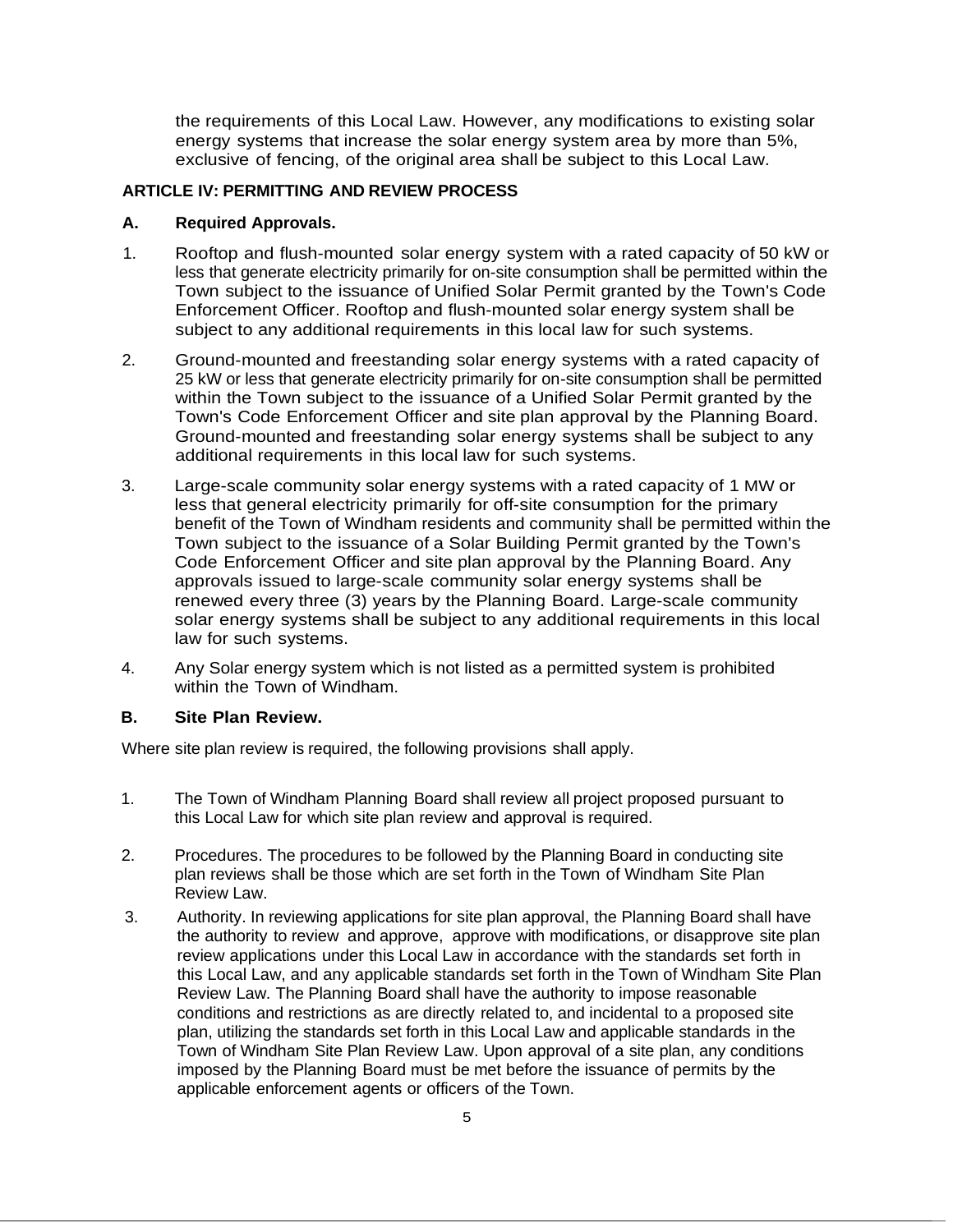- 4. Waivers. The Planning Board shall have the discretionary authority to waive, subject to appropriate conditions, any of the standards set forth herein except the limits placed by this Local Law on the maximum generating capacity of solar energy generation facilities permitted by this Law.
- 5. SEQRA. Any review by the Town of Windham Planning Board shall include reviewpursuant to the State Environmental Quality Review Act ECL Article 8 and its implementing regulations at 6 NYCRR Part 617 ("SEQRA").
- 6. Disapproval. As set forth in Town of Windham Site Plan Review Law, the Planning Board is authorized to disapprove an application if the Planning Board determines that the application does not meet standards and criteria set forth in this Local Law and/or the Town's Site Plan Review Law. All determinations by the Planning Board disapproving applications made pursuant to this Local Law shall be set forth in writing and shall include a reasoned elaboration of the rationale of the Board's determination. All such decisions of the Planning Board shall be filed in the office of the Town Clerk.
- 7. Conflict. In the event of any conflicts between this Local Law and the Town of Windham Site Plan Review Law, the provisions of this Local Law shall prevail and apply.
- 8. Appeal. Any person aggrieved by the decision of the Planning Board on a site plan application pursuant to this Local Law may apply to the New York State Supreme Court for a review by a proceeding pursuant to Article 78 of the New York State Civil Practice Law and Rules. Such proceedings shall be commenced within thirty (30) days after the filing of the decision of the Planning Board in the office of the Town Clerk.

## **C. Effect of Existing Violations or Non-Compliance.**

- 1. No application, whether for a new solar energy system or renewal of a large-scale community solar energy system, pursuant to this Local Law shall be deemed complete for purposes of commencing review of the same by either the Town's Code Enforcement Officer or the Planning Board, as applicable, for any premises or property on which there is an existing violation or non-compliance of any Town, countyor state law or regulation governing building construction and/or the development and use of land, buildings and structures within the Town of Windham.
- 2. No permit or approvals for any solar energy system shall be issued by the approving authority for any premises or property on which there is an existing violation or non- compliance of any Town, county or state law or regulation governing building construction and/or the development and use of land, buildings and structures within the Town of Windham.
- 3. For purposes of this section, a premises or property shall be deemed to be in violation where a stop-work order, notice of violation, order to remedy violation or similar notice or order has been issued by the Town's Code Enforcement Officer and/or Building Inspector in accordance with the provisions of the Local Laws of the Town of Windham or the Town of Windham has filed a criminal or civil action in a court of competent jurisdiction and the violation which is the subject of the order, notice or legal action has not been remedied by the property owner.
- provision, remedy of a violation shall be deemed to have occurred when the officer who 4. Such violations or noncompliance shall be remedied with 90 days of submitting an application for a solar energy system or submission for renewal. For purposes of this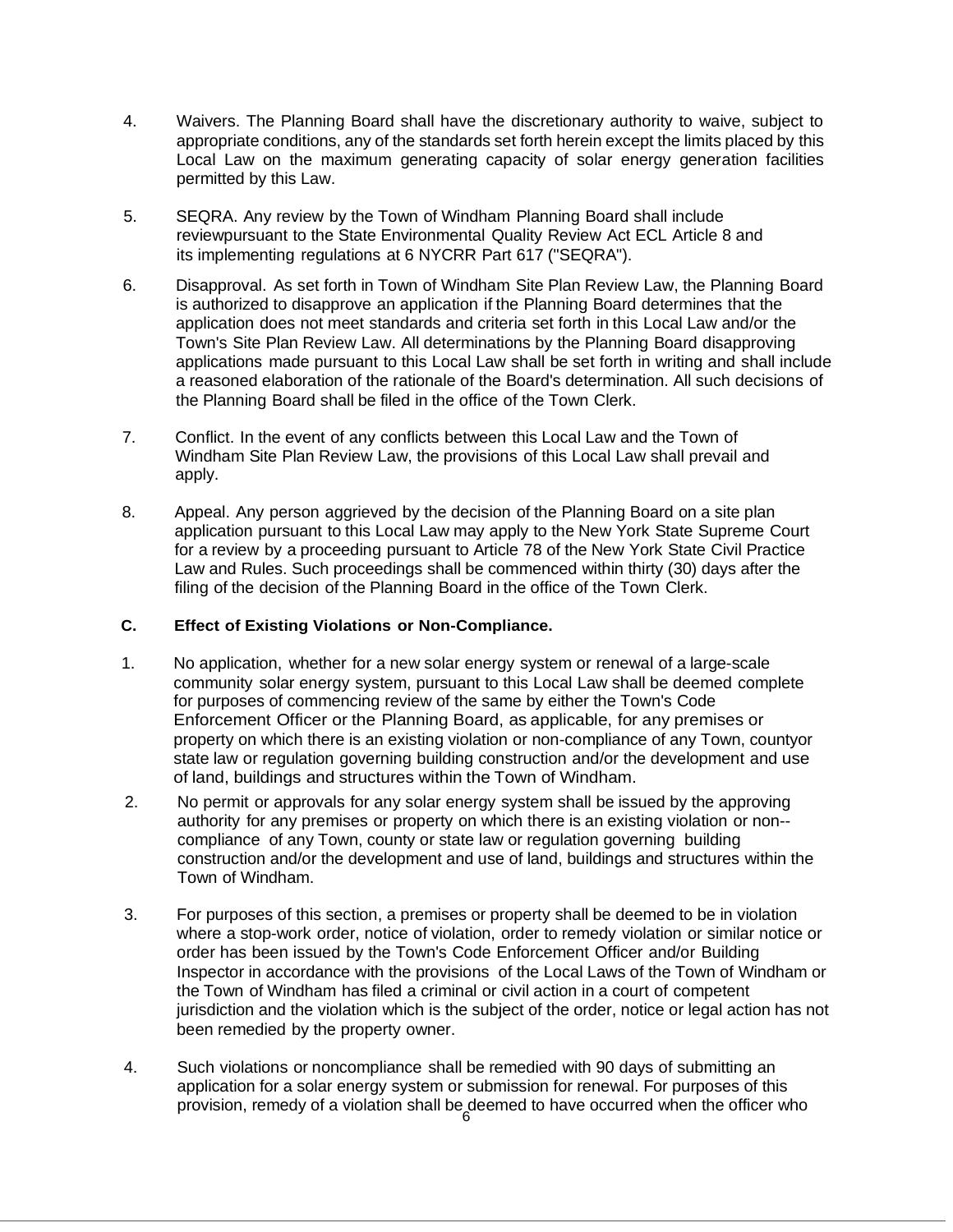issued the order or notice has inspected the property and has notified the property owner in writing that the violation has been satisfactorily remedied.

# **ARTICLE V: GENERAL STANDARDS FOR SOLAR ENERGY SYSTEMS**

The following standards shall apply to all solar energy systems permitted in the Town of Windham.

- A. All solar energy systems shall be designed, erected, and installed in accordance with all applicable codes, regulations and industry standards as referenced in the New York State Uniform Fire Prevention and Building Code (the "State Code"), the New York State Energy Conservation Code ("Energy Code"), as wellas may be required by Public Service Commission regulations.
- B. All solar energy systems shall be placed and arranged such that reflected solar radiation or glare shall not be directed onto adjacent properties or public roadways.
- C. Solar energy systems shall have a non-reflective finish and neutral paint colors, materials, and textures to achieve visual harmony with the surrounding area.
- D. Any on-site power lines shall be underground installations. In the event that such requirement is impossible or impracticable, the authorizing board shall have the discretionary authority to modify this requirement.
- E. The proposed project shall be in harmony with the goals and objectives of the Town of Windham Comprehensive Plan.
- F. The location, size and intensity of the proposed project shall be in harmony with the orderly development of the district.
- G. The character and appearance of the proposed project shall be in general harmony with the character and appearance of the surrounding neighborhood.
- H. The character and appearance of the proposed project shall not detract from the scenic qualities, scenic vistas, rural character, and visual qualities of Windham's landscape and historic character.
- I. The proposed project shall complement existing public facilities, road networks, and existing development patterns.
- J. All areas of the proposed project shall be readily accessible for fire, emergency services and police protection.
- K. Nothing in this Local Law shall be deemed to allow any applicant the right to remove any trees, vegetation, or other obstruction located on any real property over which said applicant does not have fee title.
- L. It shall be the sole responsibility of the applicant to acquire any necessary appropriate land use rights in order to provide and maintain appropriate solar access areas.

# **ARTICLE VI. SPECIFIC STANDARDS FOR SOLAR ENERGY SYSTEMS**

## **A. Rooftop and Flush-Mounted Solar Energy Systems.**

1. Rooftop installations shall incorporate, when practicable, the following design requirements: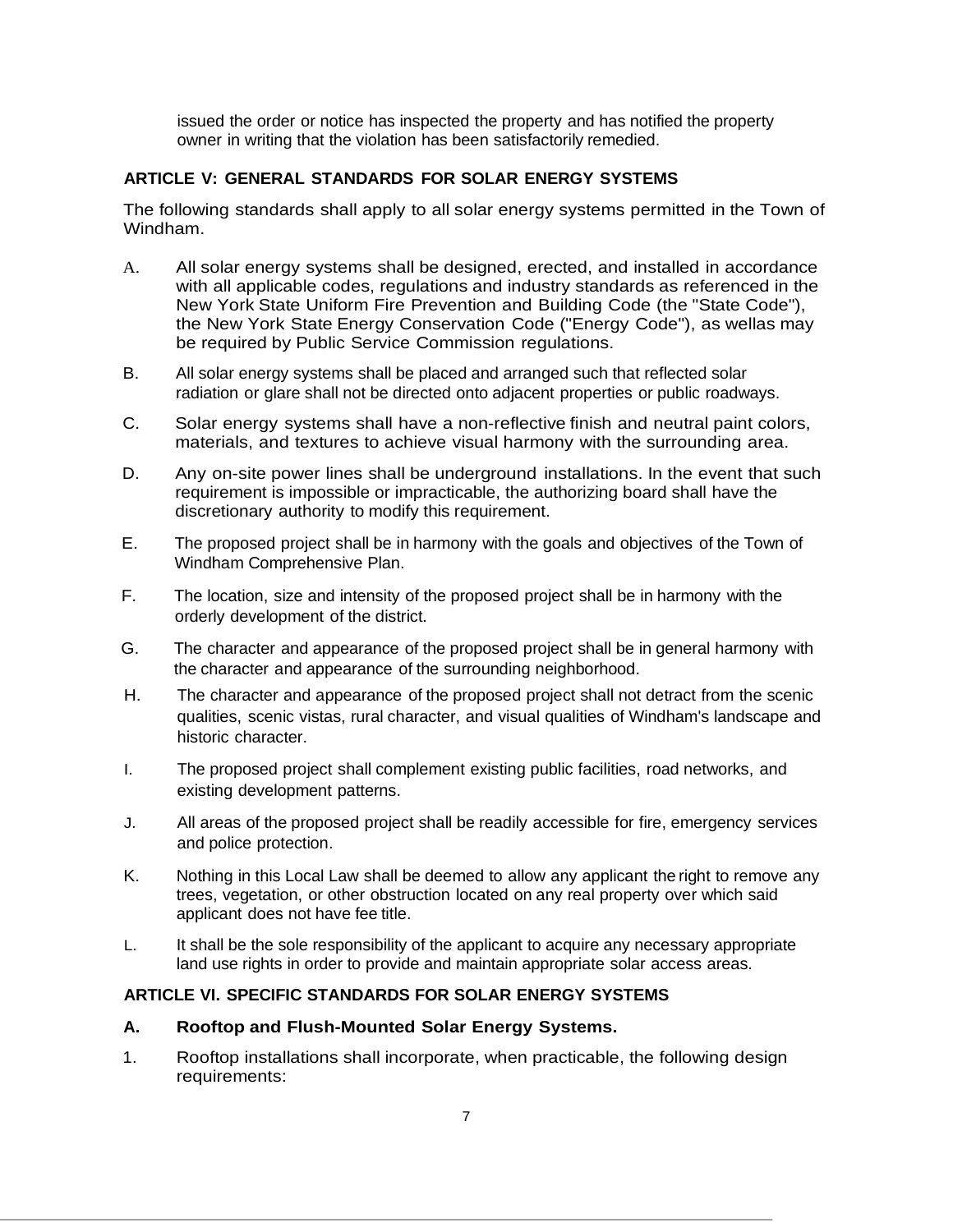- a. Solar panels on pitched roofs shall be mounted with a maximum distance of eight (8) inches between the roof surface and the highest edge of the system.
- b. Solar panels on pitched roofs shall be installed parallel to the roof surface on which they are mounted or attached.
- c. Solar panels on pitched roofs shall not extend higher than the highest point of the roof surface on which they are mounted or attached.
- d. Solar panels on flat roofs shall not extend above the top of the surrounding parapet, or more than 24 inches above the flat surface of theroof, whichever is higher.
- 2. Rooftop and flush-mounted solar energy system shall be designed according to New York State Building Code to withstand wind and heavy snow loads. Appropriate access points required to maintain the solar panels and solar equipment in proper working order shall be incorporated in all plans for installations of rooftop and flushmounted solar energy systems.
- 3. Rooftop and flush-mounted solar energy system shall be designed at the scale required to generate power for the reasonably projected on-site consumption by owners, lessees, tenants, residents, or other occupants of the parcel on which they are erected, but nothing contained in this provision shall be construed to unduly prohibit collective solar installations or the sale of small amounts of excess power through a net-billing or net-metering arrangement in accordance with New York Public Service Law§ 66-j or similar state or federal statute.
- 4. Building-integrated solar energy systems are permitted within the Town of Windham, provided they are shown on the plans submitted for the building permitapplication for the building containing the system.
	- a. Building-integrated solar energy systems must be properly engineered to support Building-Mounted Solar Collectors.
	- b. The applicant for a building-integrated solar energy system must provide a signed and sealed certification from a New York State licensed professional engineer containing, but not limited to, the following information:
		- (1) The roof structure is strong enough to support the additional weight of the solar units as per applicable residential, building, electrical, and fire codes.
		- (2) All Building-Mounted Solar Collectors are in compliance with applicable residential, building, electrical, and fire codes; and
		- (3) The Solar Energy System is constructed and installed in compliance with applicable residential, building, electrical, and fire codes.

## **B. Ground-mounted and freestanding solar energy systems.**

- 1. A parcel must have a minimum area of one acre in order for a ground-mounted or freestanding solar energy system to be permitted.
- 2. The location of the ground-mounted or freestanding solar energy system shall be at least 50 feet from any property line.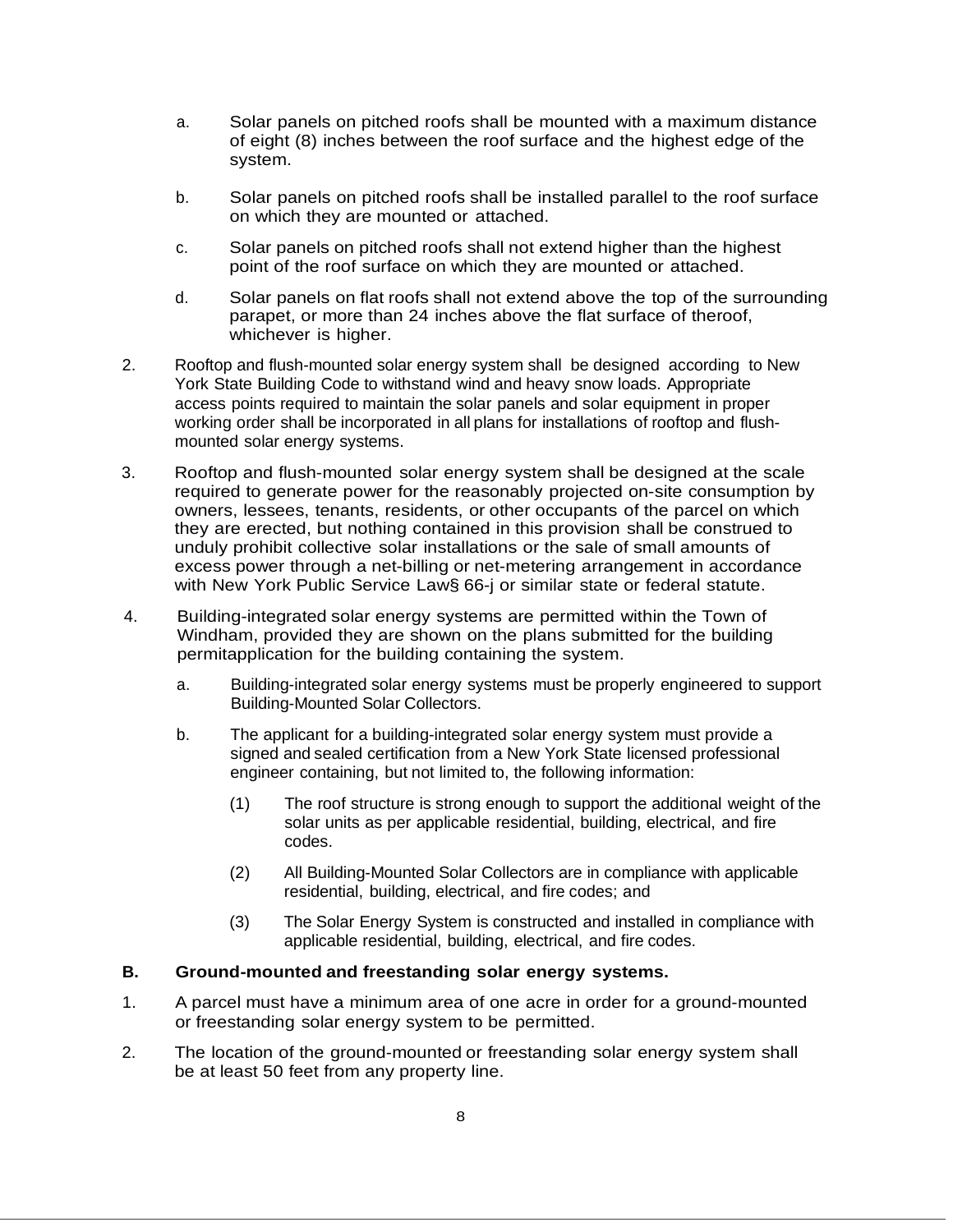- 3. No ground-mounted or freestanding solar energy system shall be permitted between the principal building on the parcel and the fronting street or roadway. Ground-mounted or freestanding solar energy systems shall not be visible along the street frontage of any lot. In the event that such requirement is impossible or impracticable, the Planning Board shall have the discretionary authority to modify this requirement.
- 4. Ground-mounted or freestanding solar energy system and their associated support elements shall, at the time of installation, be designed according to New York State Building Code to withstand snow loads and wind pressures applied to exposed areas by

snow or wind from any direction. Appropriate access points required to maintain the solar panels and solar equipment is proper working order shall be incorporated in all plans for installations of ground-mounted or freestanding solar energy systems.

- 5. Ground-mounted or freestanding solar energy systems shall be designed to avoid ponding from heavy rainfall.
- 6. The maximum height of the top edge of any solar panel shall be 15 feet above ground level when the panel is oriented at a maximum vertical tilt.
- 7. Ground-mounted or freestanding solar energy system shall not be located in the following areas:
	- a. Areas of potential environmental sensitivity, such as floodplains, historic sites, airports, state-owned lands, conservation easements, trails, parkland, and wetlands as identified by the New York State Department of Environmental Conservation, United States Army Corps of Engineers, or other Town, County, State and/ or Federal Agency;
	- b. Slopes greater than twelve percent (12%).
- 8. Ground-mounted or freestanding solar energy system shall be designed to minimize the migration of light or sound from the system and its components.
- 9. Ground-mounted or freestanding solar energy system shall be screened from adjoining residential parcels and public rights-of-way through the use of architectural features, earth berms, landscaping consisting of a naturally appearing blend of deciduous and coniferous species, fencing or other features which will harmonize with the character of the property and surrounding area. The Planning Board shall have discretion to determine the method and location of screening required.
- 10. Ground-mounted or freestanding solar energy system shall be located in a manner to reasonably minimize view blockage for surrounding properties and shading of property to the north, while still providing adequate solar access. Ground-mounted or freestanding solar energy systems shall be installed in the rear of any building on the property to the greatest extent practicable.
- 11. Site Plan. In addition to the Unified Solar Permit, Site plan is required for all ground-mounted or freestanding solar energy systems.
	- a. The applicant shall submit to the Planning Board a detailed plan showing the proposed location of the Ground-mounted or freestanding solar energy system in relation to all property lines and all structures (existing and/or proposed) on the lot.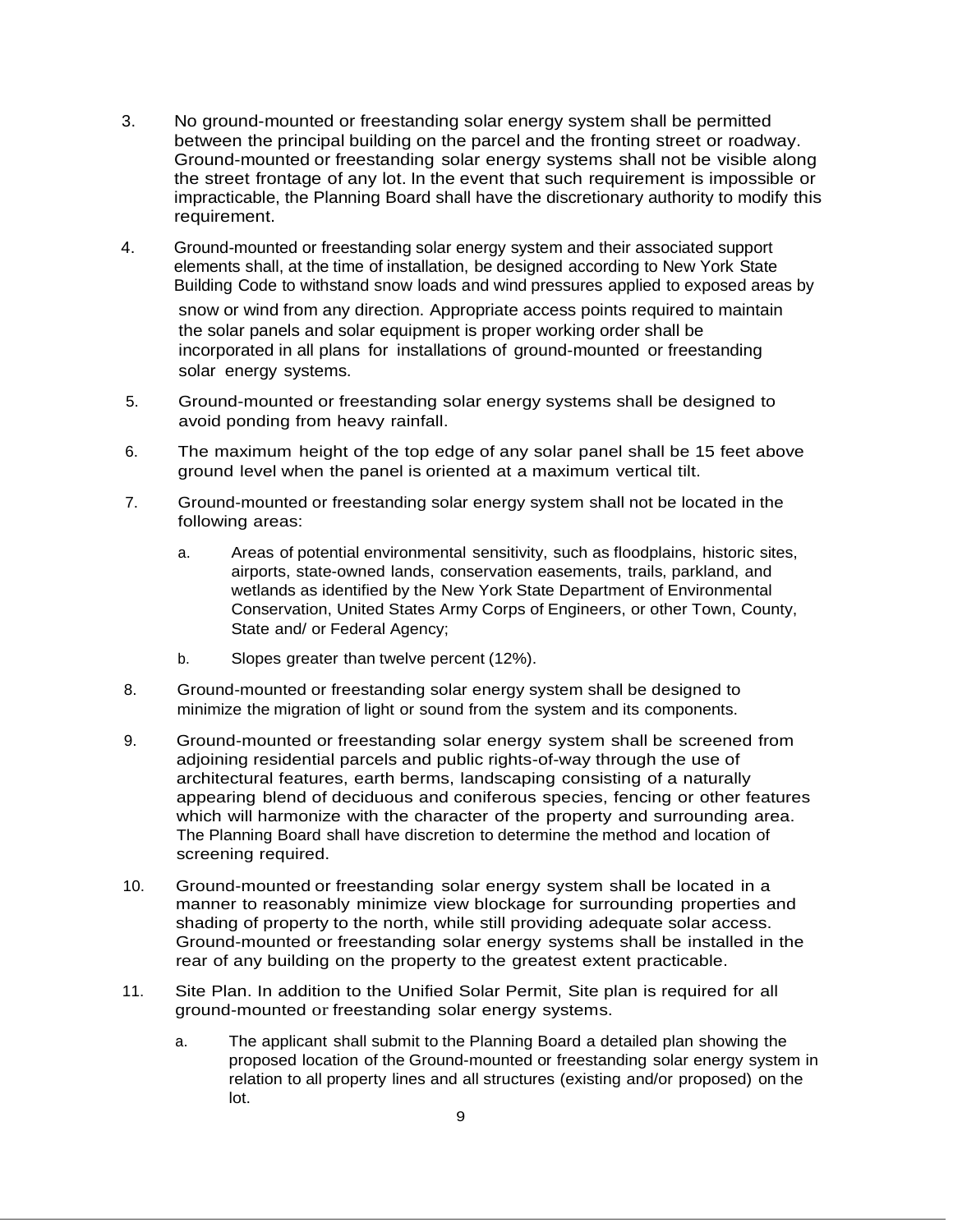- (1) Review by the Planning Board shall include, but not be limited to:
- (2) Consideration of the requirements of this Local Law;
- (3) The visual effect of the proposed solar installation, including on scenic and historic resources and viewsheds;
- (4) Impact on community character;
- (5) The effect of the proposed installation on ecologically sensitive land or water resources; and
- (6) Any related mitigation that may be deemed reasonably undertaken. As required in its review, the Planning Board may define and request the applicant to undertake appropriate visual impact analysis.

## **C. Large-Scale Community Solar Energy Systems**

### **1. Purpose.**

The purpose of large-scale community solar energy systems shall be to allow residents and community members from the Town of Windham the opportunity to share in the benefits of solar power even if they cannot or prefer not to install solar panels on their property. Energy produced from large-scale community solar energy systems shall principally be provided for the benefit of the Town of Windham and its residents.

## **2. General Requirements.**

- a. The parcel on which the large-scale community solar energy systems is sited shall be a minimum of 20 acres.
- b. Large-scale community solar energy systems shall be set back at least 300 feet from all property lines. No component of any large-scale community solar energy system may be located within 150 feet of any roadway, other than a private service road used solely for access to the site of such energy system.
- c. No more than twenty-five (25%) percent of the parcel shall be occupied by the entirety of the large-scale community solar energy systems.

# **3. Siting Considerations.**

- a. It is a goal of the Town of Windham to protect and preserve the mature forests, agricultural lands, and scenic viewsheds. Certain locations shall be considered more favorable than other locations in siting large-scale community solar energy systems.
- b. Previously cleared or disturbed areas are preferred locations for largescale community solar energy systems. The clearing of additional lands to accommodate a large-scale community solar energy system may be permitted, provided the percentage of newly cleared land on any solar lot does not exceed 10% of the existing woodlands on that solar lot in total. Removal of existing trees larger than 6 inches dbh should be minimized to the greatest extent practicable.
- c. Unbuildable lands, such as landfills, brownfields, etc., are preferred locations for large-scale community solar energy systems.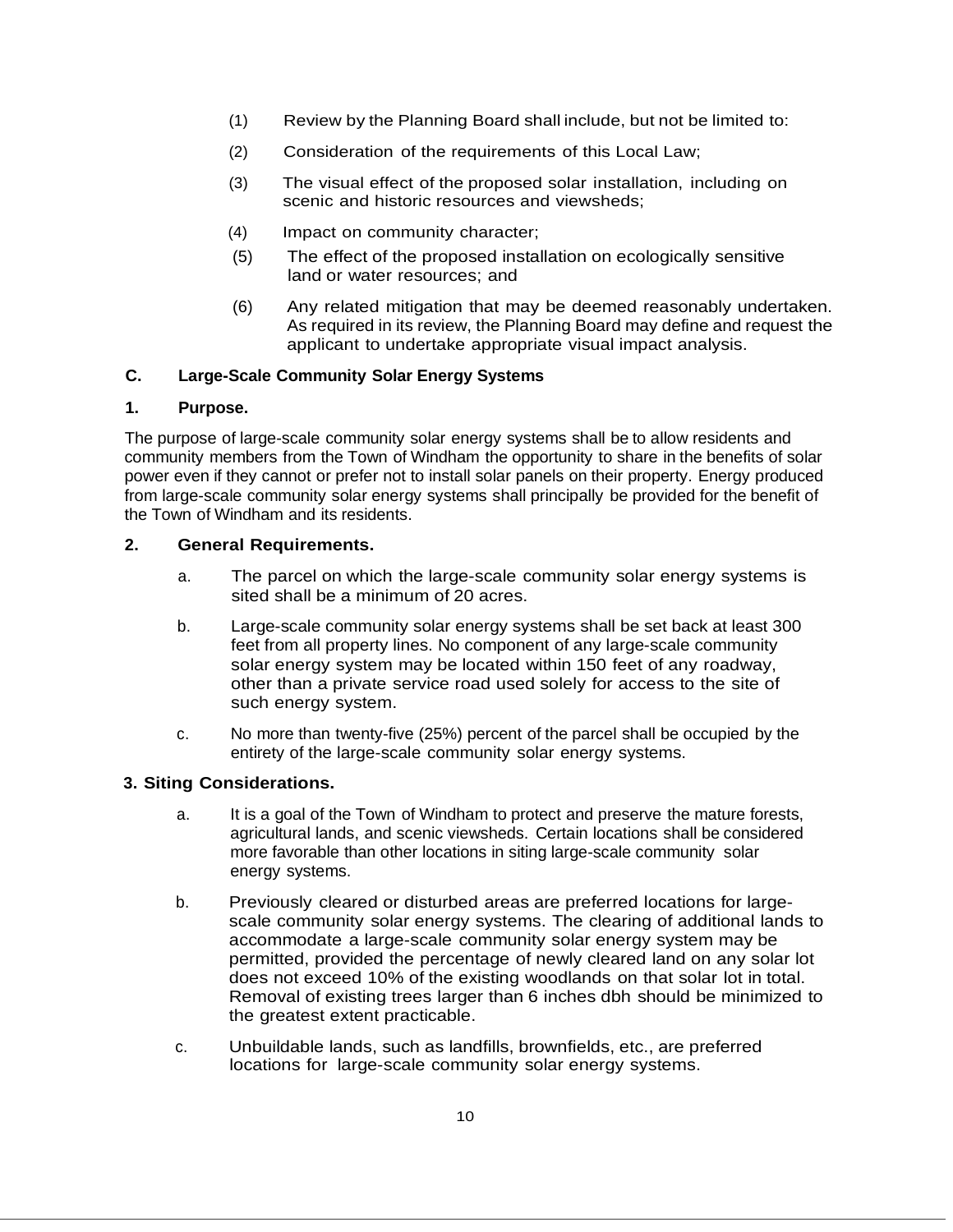- d. Arrays shall be located on a solar lot in such a manner as to avoid, to the maximum extent feasible, soils classified as prime farmland.
- e. Areas of open spaces, distant views, distinct natural features, and historic resources shall be avoided.
- f\_ Areas of scenic viewsheds shall be avoided.
- g. Lands which have the highest ecological values as evidenced by large, contiguous areas of forest, undisturbed drainage areas, wetlands or NewYork State Department of Environmental Conservation identified critical habitats or rare plant and animal populations shall be avoided.
- h. Development and operation of the system shall not have a significant adverseimpact on fish, wildlife or plant species or their critical habitats or other significant habitats identified by the Town of Windham or other federal or state regulatory agencies.

### **4. Preserving Scenic Resources and Viewsheds.**

- a. The Town of Windham is a mountainous community located within the Catskill Park and the Catskill Watershed that is rich in history, scenic resources, and recreational opportunities. The Town has established the importance of preserving these scenic resources in their Comprehensive Plan.
- b. Large-scale community solar energy systems shall be sited in a manneras to have the least possible practical visual effect on the environment and visual resources of the Town of Windham. At the applicant's expense, the applicant shall provide the Planning Board with a visual assessment report, including appropriate modeling and simulations and photographyassessing the visibility from key viewpoints including existing tree lines, surrounding topography, and proposed elevations shall be required.
- c. Large-scale community solar energy systems shall not be sited in any location that would detract from the scenic values, scenic viewshed, ruralcharacter, or visual qualities of Windham's landscape and historic character.
- d. Large-scale community solar energy systems shall avoid areas of visible openspace, distant views, scenic viewsheds, distinct natural features, and cultural and historic resources.
- e. Appropriate landscaping and/or site design features, including berms, the maintenance of existing natural vegetation and the introduction of new plantings consisting of a naturally appearing blend of deciduous and coniferous species, shall be required to help screen the large-scale community solar energy system and its accessory structures from scenic roadways, scenic overlay areas, parklands, historic properties, and neighboring residences.
- f. Large-scale community solar energy systems, including its associated structures, may be further screened with plantings of evergreen and deciduous plantings at a height so as to provide a visual screen of the ground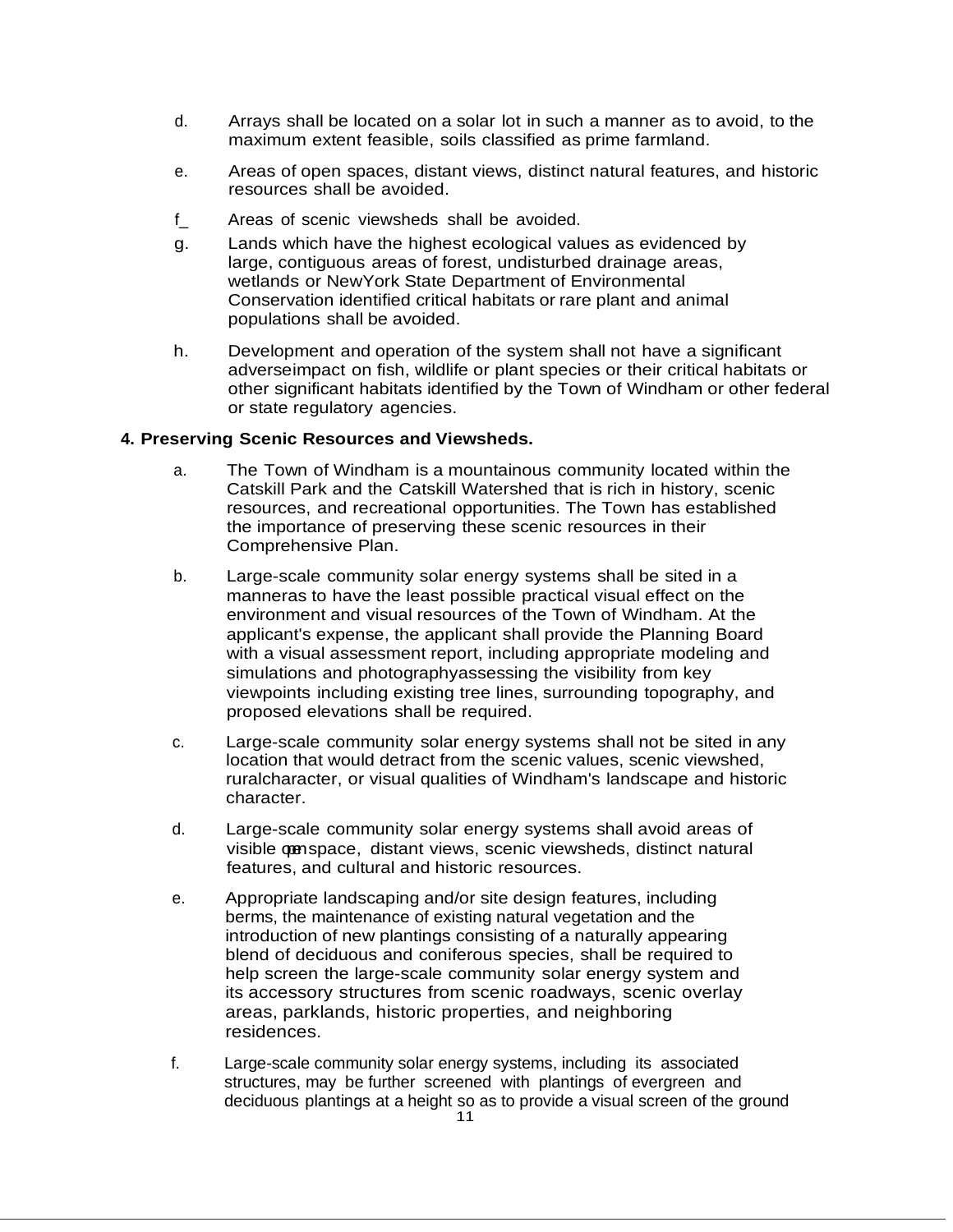mounted system from residential uses and scenic viewsheds. The species, type,location, and planted height of such landscaping shall be subject to the approval of the Planning Board.

- g. The screening method must provide for year-round screening.
- h. A survey and photo-simulation, at the applicant's expense, must be provided to the Planning Board for their review of the application. In addition, the Planning Board may request, at the applicant's expense, additional photographs, visual test or other credible evidence that the area is not located in an area of scenic value.

# **5. Planning Board Review.**

- a. The procedures to be followed by the Planning Board in conducting site plan reviews shall be those which are set forth in the Town of Windham Site Plan Review Law.
- b. Review by the Planning Board shall include, but not be limited to:
	- (1) Consideration of the requirements of this Local Law;
	- (2) The visual effect of the proposed solar installation;
	- (3) Protection of the scenic values, rural character, visual qualities of Windham's landscape and historic character;
	- (4) Impact on community character; and
	- (5) Any mitigation of impact that may be deemed reasonably undertaken.
- c. All applications for large-scale community solar energy systems shall be referred to local emergency responders, including but not limited to the local Fire Department. The applicant shall coordinate with local emergency responders during the Planning Board review to clarify on-site safety procedures and shall receive written correspondence from the responding fire department and emergency care provider as to the acceptability of the proposed ingress to and egress from the Solar Energy Facility site.
- d. All applications for large-scale community solar energy systems shall additionally be referred to the following agencies for comment during the Planning Board review:
	- (1) New York State Department of Environmental Conservation (NYSDEC);
	- (2) New York City Department of Environmental Protection (NYCDEP),
	- (3) Greene County Planning Department,
	- (4) New York State Historic Preservation Office (SHPO)
	- (5) Any other local or state agency that Planning Board deems necessary.

## **6. Application.**

All applications to the Planning Board for site plan review for large-scale community solar energy systems shall include the following: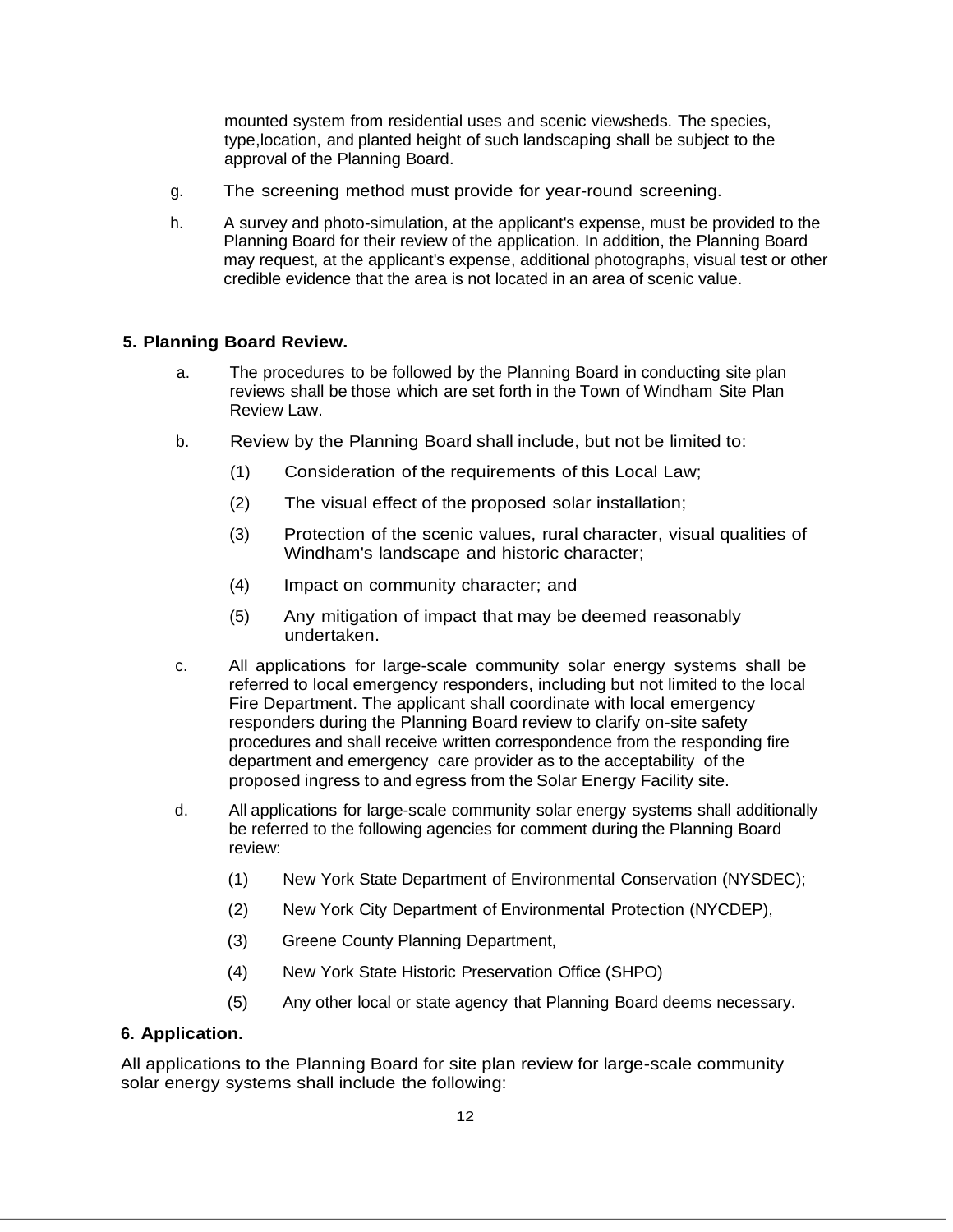a. Plans and drawings of the large-scale community solar energy system installation signed by a professional engineer registered in New York State showing the proposed layout of the entire large-scale community solar energy system along with a description of all components, whether on site or off site, existing vegetation and proposed clearing and grading

of all sites involved. Property lines and physical features, such as roads,shall be included on all plans and drawings.

- b. A one-or-three line electrical diagram detailing the large-scale communitysolar energy system installation, associated components, and electrical interconnection methods, with all National Electrical Code compliant disconnects and over- current devices identified.
- c. All existing and proposed access to the site, including road, electric power, emergency access, land-based telephone line connection, and other utilities existing and proposed within the property boundaries of the proposed location. Existing roadways shall be used for access to the site whenever possible and determined acceptable by the Planning Board through site plan review.
- d. A preliminary equipment specification sheet that documents all proposed solar panels, significant components, mounting systems, and inverters that are to be installed. A final equipment specification sheet shall be submitted prior to the issuance of a Solar Building Permit.
- e. Landscape plan showing all existing natural land features, trees, forest cover, and all proposed changes to these features, including size and type of plant materials. The plan shall show any trees and/or vegetation which is proposed tobe removed for purposes of providing greater solar access.
- f. Property Operation and Maintenance Plan that describes the continuing photovoltaic maintenance and property upkeep, such as mowing and trimming.
- g. A stormwater pollution prevention plan per New York State Department of Environmental Conservation requirements to detail stormwater runoff management and erosion control plans for the site.
- h. Photo simulations showing the proposed large-scale community solar energy system in relation to thebuilding/site along the elevation views anddimensions and manufacturer's specs and photos of the proposed large- scale community solar energy system, solar collectors, and all other components. Additional simulations may be required that include neighboring properties.
- i. Details of the proposed noise that may be generated by inverter fans. The Planning Board may require a noise analysis to determine potential adverse noise impacts.
- j. Part I of the full environmental assessment form (FEAF).
- k. Proof of insurance. The applicant and the owners of the property where the large-scale community solar energy system is to be located shall file with the Building Department proof of insurance in a sufficient dollar amount to cover potential personal and property damage associated withconstruction and operation thereof as determined by the Planning Board.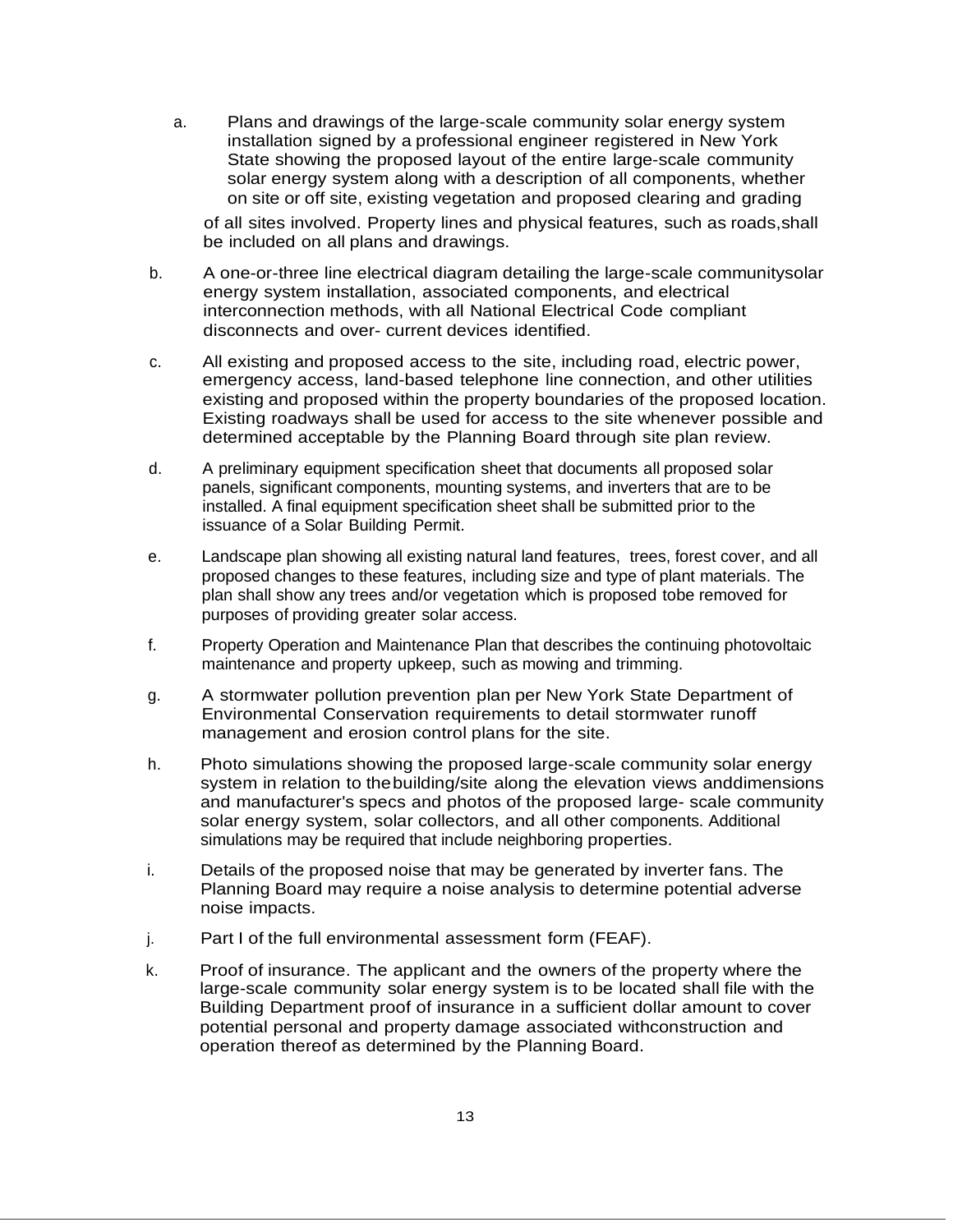- I. Plan for post-construction maintenance of grounds and structures and town roadways. Such plan shall describe continuing photovoltaic maintenanceand property upkeep, such as mowing and trimming.
	- m. Name, address, and contact information of proposed or potential system installer and the owner and/or operator of the large-scale community solar energy system. Such information of the final system installer shall be submitted prior to the issuance of a Solar Building Permit.
	- n. Name, address, phone number, and signature of the project applicant, as well as all the property owners, demonstrating their consent to the application and the use of the property for the large-scale community solar energy system.
	- o. Name, address, and contact information of a local contact person. The local contact person must reside within the Town of Windham and be available at all times to respond to questions and concerns regarding the safety, maintenance, and immediate off-site impacts.
	- p. If the property of the proposed project is to be leased, legal consent between all parties, specifying use(s) of the land for the duration of the project, including easement, decommissioning, and other arrangements shall be submitted.
	- q. Decommissioning plan.
	- r. The posting of a removal bond to be held inescrow to provide for the decommissioning of the large-scale community solar energy system. The amount of the bond shall be agreed upon in consultation with the town engineer and should account for the total cost of returning the property to its pre-developed state, taking into account the expected lifetime of the equipment and an assumed 3% rate of inflation.

# **7. Specific Design Standards.**

In addition to the design standards set forth in the Town of Windham Site Plan Review Law the following standards shall be required for large-scale communitysolar energy systems:

- a. Visual.
	- (1) Accessory buildings and structures associated with large-scale community solar energy systems shall, to the maximum extent practicable, use materials, colors and tex1ures that will blend the facility into the existing environment.
	- (2) Any associated structure shall be screened, placed underground, depressed, earth bermed or sited below a higher topographic grade or the ridge line, particularly in areas of high visibility.
	- (3) Any large-scale community solar energy system located within one mile of existing large-scale community solar energy system shall be reviewed with the additional consideration of the cumulative impacts of all large-scale community solar energy systems within this radius.
- b. Fencing.
	- solar energy system.  $_{14}$ (1) Large-scale community solar energy systems shall be enclosed by perimeter fencing, with locking access gate, to prevent unauthorized access and vandalism to the large-scale community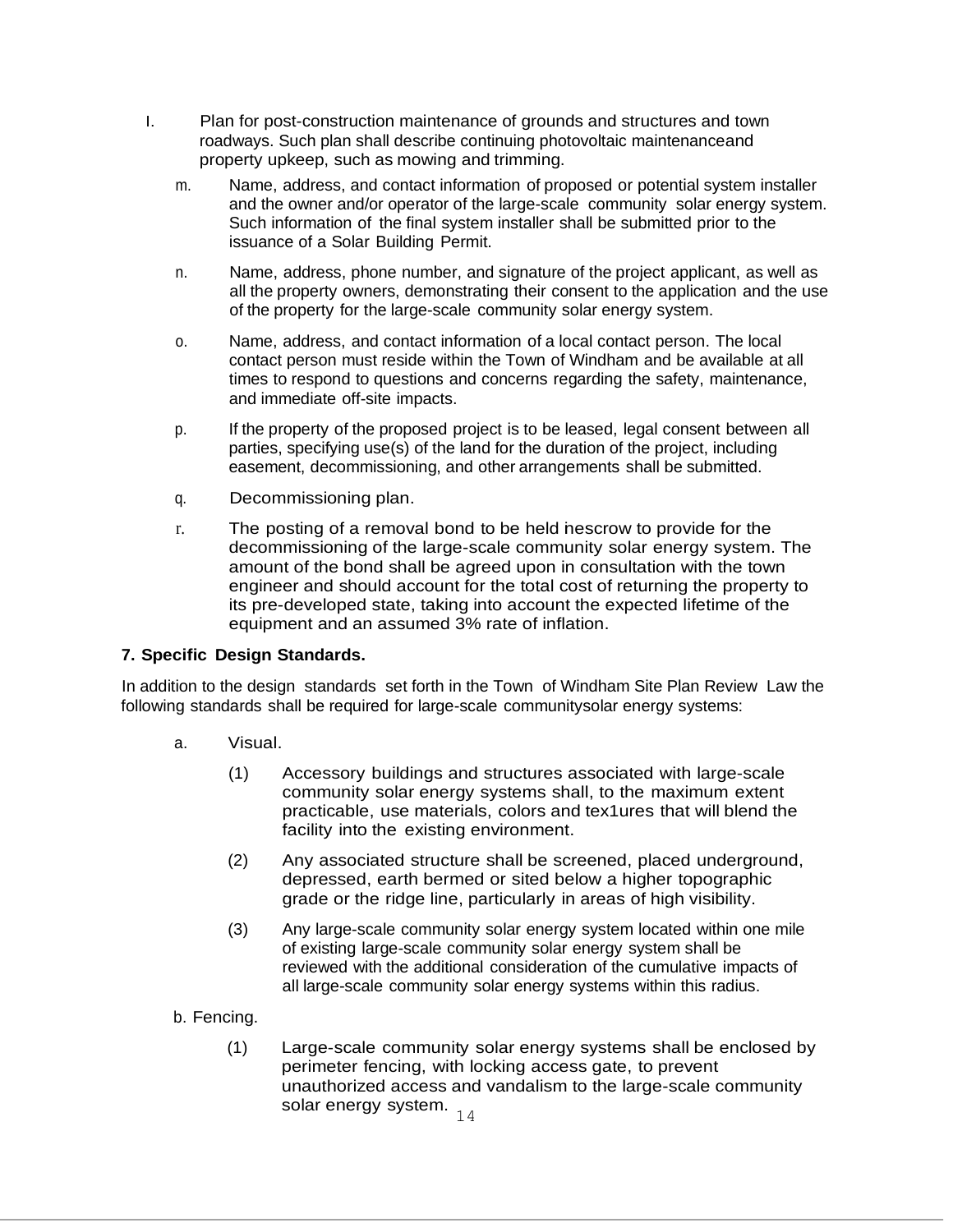- (2) Fencing shall be designed to allow for the free range and movement of small animals. Subject to the Planning Board review and approval, this may include installing the perimeter fence approximately 5" to 12" above the natural grade of the area, which would allow small mammals to move in and around the area.
- (3) The fence shall be a minimum of seven (7) feet and a maximum of eight (8) feet in height. The height of the fence may be adjusted by the Planning Board considering visual impact upon neighboring properties.
- (4) The type, material and color of perimeter fencing shall be subject to approval by the Planning Board.
- (5) The perimeter fencing shall also be set back a minimum of 100 feet from the front property line and 250 feet from any other property line.
- (6) There shall be created and maintained between the fence and the components, structures, or fixtures of the large-scale community solar energy system, a clear and unobstructed buffer area at least 25 feet in width encircling the entire perimeter of the facility, with a surface and grade suitable for the safe passage of fire trucks and other emergency vehicles.
- (7) The fence may be further screened by landscaping needed to avoid adverse aesthetic impacts.
- c. Glare.
	- (1) All large-scale community energy solar systems and related equipment shall be surfaced, designed, and sited so as not to reflect glare onto adjacent properties and roadways.
	- (2) All structures and devices used to support the large-scale community energy solar systems shall be non-reflective and/ or painted a subtle or earth-tone color to aid in blending the facility into the existing environment.
- d. Lighting.
	- (1) A lighting plan shall be required for all large-scale community energy solar systems.
	- (2) Large-scale community energy solar systems shall be dark-skies compliant.
	- (3) Artificial lighting of large-scale community solar energy systems shall be limited to lighting required for safety and operational purposes and shall be shielded from all neighboring properties and public roads.
- e. Vehicle Paths. Vehicular paths within the site shall be designed to minimize the extent of impervious materials and soil compaction.
- f. Warning Signage.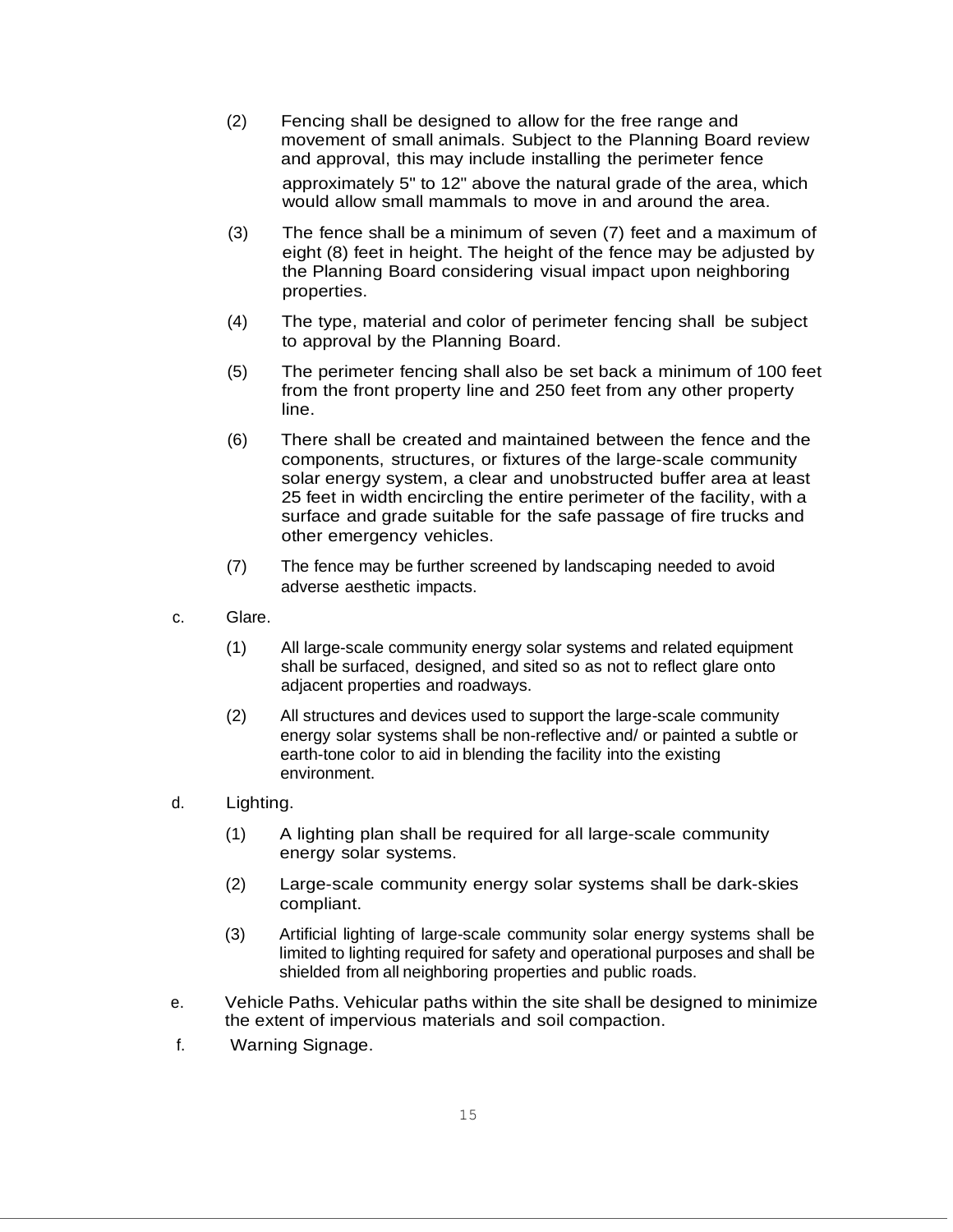- (1) Manufacturer and/or installer's identification and appropriate warning signage and 24-hour emergency contact information shall be posted at the site and clearly visible.
- (2) Solar energy equipment shall be marked with weather resistant marking to provide emergency responders with appropriate warning and guidance with respect to isolating the solar electric system.
- (3) The marking shall be placed adjacent to the main service disconnect in a location clearly visible from the location where the disconnect lever is operated.
- (4) As required by National Electric Code (NEC), disconnect and other emergency shutoff information shall be clearly displayed on a light reflective surface.
- (5) A clearly visible warning sign concerning voltage shall be placed at the base of all pad-mounted transformers and substations.
- g. Utility Connections. Utility lines and connections from a large-scale community solar energy system shall be installed underground, unless otherwise determined by the Planning Board for reasons that may include poor soil conditions, topography of the site, and requirements of the utility provider. Electrical transformers for utility interconnections may be above ground if required by the utility provider.
- h. Accessibility.
	- (1) All areas of the large-scale community solar energy system site shall be able to be adequately accessible to local emergency responders in the event of an emergency or safety situation.
	- (2) The Applicant shall provide information to local emergency responders as to the layout of the property. This shall include, but not be limited to, information as to access points to every area of the property.
	- (3) This information shall be kept on file with the local emergency responders within the respective district of the proposed project site to be accessed in case of an emergency.
	- (4) The current owner and/or operator shall provide any update to the local emergency responders to any changes in known access points.

# **8. Maintenance Requirements.**

- a. Following construction of a large-scale community ground-mounted solar energy system, all disturbed areas where soil has been exposed shall be reseeded with native grass and/or planted with low-level native vegetation capable of preventing soil erosion and airborne dust.
- b. Native grasses and native vegetation, preferably pollinator friendly, shall be maintained below the arrays.
- c. The ground within the fenced perimeter of a large-scale community solar energy system installation shall not be tamped, compressed, or otherwise specially conditioned with herbicides, pesticides or similar other treatments to inhibit the growth of natural vegetation.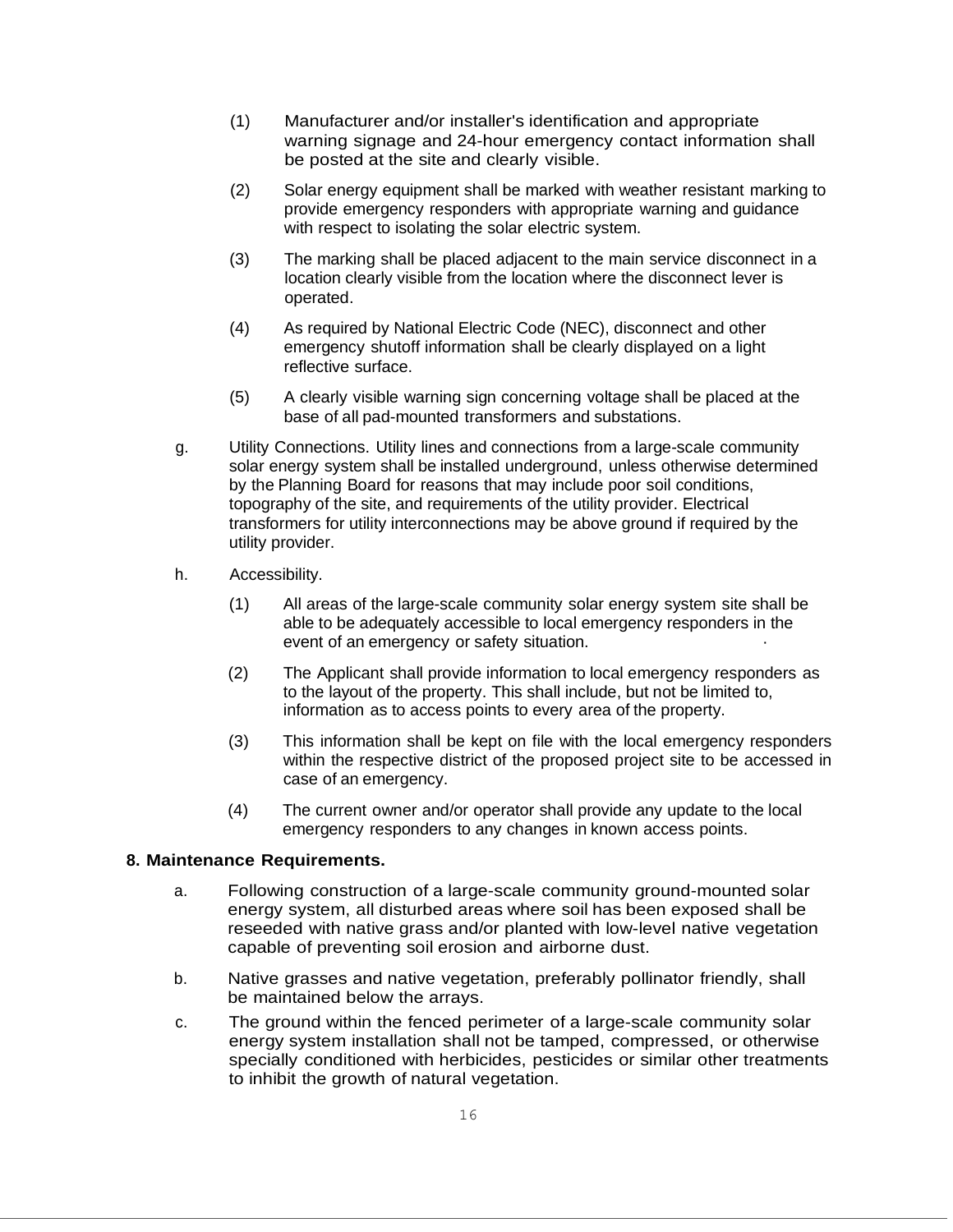- d. The local contact person shall be responsible for observing this maintenance requirements at all times.
- e. The local contact person shall respond to any formal complaint issued by the Town Code Enforcement Officer as to the state of maintenance within 24 hours of being notified.
- **9. Renewals.** Any site plan approval issued for a large-scale community solar energy system shall be subject to renewal by the Planning Board every three (3) years from the initial issuance of approval to ensure the installation is being maintained in good working order, with particular emphasis on the maintenance of landscaping, fencing and/or other screening required by the Planning Board upon the issuance of the site plan approval.

# **10. Annual Reports.**

- a. The Applicant shall provide the Town Code Enforcement Officer on a yearly basis a report showing the rated capacity of the large-scale community solar energy system and the amount of electricity that was generated by the system and transmitted to the grid over the most recent twelve (12) month period. The report shall also identify any change in ownership of the large-scale community solar energy system and/ or the land upon which the large-scale community solarenergy system is located and shall identify any change in the party responsible for decommissioning and removal of the large-scale community solar energy system upon its abandonment. The annual report shall be submitted no later thanforty-five (45) days after the end of the calendar year.
- b. Every third (3rd) year upon the renewal of site plan approval, the annual report shall also include a recalculation of the estimated full cost of decommissioning and removal of the Solar Energy System. The Town may require an adjustment in the amount of the bond to reflect any changes in the estimated cost of decommissioning and removal. Failure to submit a report as required may be cause to require decommissioning of the system.

**11. Change in Ownership.** If the owner or operator of the large-scale community solar energy system changes or the owner of the property changes, the Site Plan Approval shall remain in effect, provided that the successor owner or operator assumes in writing all of the obligations of the site plan approval, and decommissioning plan. A new owner or operator of the Solar Energy System shall notify the Town of Windham Code Enforcement Officer of such change in ownership or operator at least 30 days prior to any change of ownership.

# **ARTICLE VII: SAFETY AND MAINTENANCE**

- 1. All solar collector installations must be performed by a qualified solar installer and designed, erected and installed in accordance with applicable codes, regulations and industry standards.
- 2. All solar energy systems and equipment shall be permitted only if they are determined by the Town Code Enforcement Officer not to present any unreasonable safety risks, including, but not limited to, the following factors:
	- a. weight load;
	- b. wind resistance;
	- c. ponding from heavy rainfall;
	- d. ingress and egress in the event of fire or other emergency.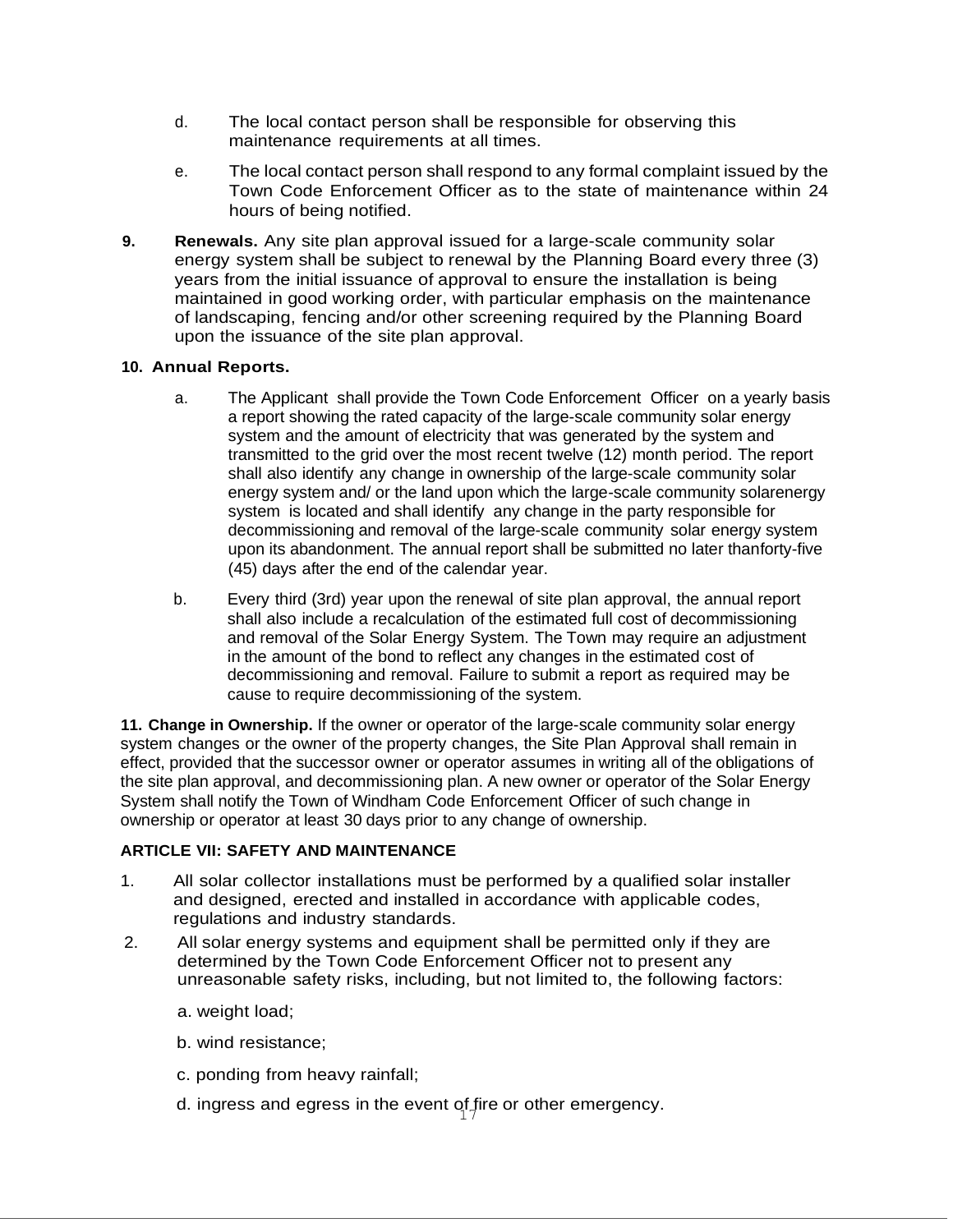- 3. In order to make this assessment, the Town Code Enforcement Officer shall require:
	- a. certification from a New York State licensed professional engineer that the system design conforms with applicable codes, regulations and industry standards and that the system has been properly installed and anchored to prevent flotation, collapse or lateral movement.
	- b. site visit and inspection from the local fire or other emergency responder to determine adequate ingress and egress for all local emergency responders in the event of a fire or other emergency on the site.
- 4. Prior to issuance of a permit and certificate of compliance by the Code Enforcement Officer and subsequent operation of the solar energy system, a report must be filed with the Code Enforcement Officer by a third-party electrical inspection person or agency stating that upon inspection all electrical connections have been found satisfactory.
- 5. Any connection to the public utility grid must be carried out in accordance with the standard interconnection requirements of the appropriate public utility and as may be regulated by the New York State Public Service Commission.
- 6. Solar energy systems shall be maintained in good working order.
- 7. Any connection to the public utility grid must be inspected by the appropriate public utility.
- 8. Solar energy systems and their components shall be accessible by emergency services vehicles and personnel.
- 9. Solar Energy Systems and Equipment shall be marked to provide emergency responders with appropriate warning and guidance with respect to isolating the solar centric system. Materials used for marking shall be weather resistant and shall comply with the standards of the applicable residential, building, fire, and electrical codes.
- 10. All solar energy collection systems described in this Local Law shall meet and comply with all relevant and applicable provisions of the New York State Uniform Fire Prevention and Building Code Standards and applicable electrical codes. To the extent the provisions of the New York State Uniform Fire Prevention and Building Code and applicable electrical codes are more restrictive than the provisions set forth in this Local Law, the provisions of the New York State Uniform Fire Prevention and Building Code and applicable electrical codes shall control and the provisions contained herein shall be deemed to be installation guidelines only.

## **ARTICLE VIII. BATTERY STORAGE**

- A Storage battery shall be permitted only as accessory uses for the on-site solar energy systems used for generating electricity primarily for on-site consumption.
- B. Storage batteries shall not be larger than 50 cubic feet.
- C. Storage batteries for large-scale community solar energy systems are prohibited.

## **ARTICLE IX: ABANDONMENT AND DECOMMISSIONING**

**A. Required.** If a solar energy system ceases to perform its originally intended function for more than 12 consecutive months, the solar energy system shall be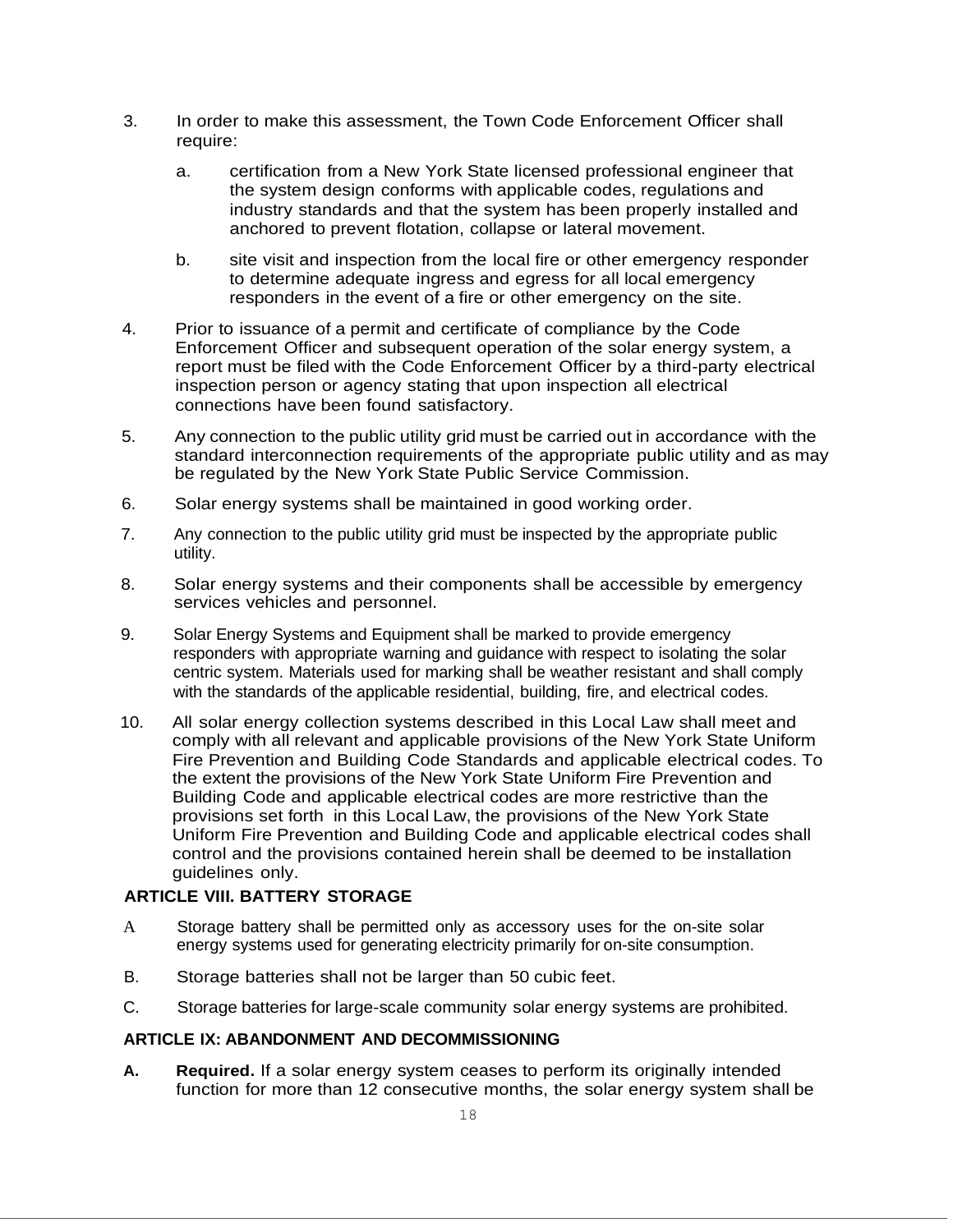deemed abandoned and the property owner shall notify the Town of Windham Code Enforcement Officer of the system's abandonment.

## **B. Responsible Parties.**

- 1. Any Large-scale community solar energy system which has been abandoned shall be decommissioned and removed in accordance with the decommissioning plan. The owner of the facility and owner of the land upon which the system is located shall be jointly and severally responsible to physically remove all components of the system within six months of abandonment at the owner's expense. This obligation shall be binding upon the applicant's, owner's, landowner's and/or operator's successors and/or assigns for any large- scc1le community solar energy system. Upon such failure to either maintain operation or decommission the system as provided for herein, the approvals issued in relation to such system or facility shall terminate.
- 2. Any other solar energy systems and its associated equipment which has been abandoned shall be removed by the property owner.
	- a. All solar energy systems and associated equipment shall be removed within one (1) year that the system is abandoned.
	- b. In the event the solar energy system or its associated equipment is not properly removed after one year that the system is abandoned, the Town shall have the right to remove the solar energy system or its associated equipment. Such cost shall be borne unto the existing property owner of record.

# **C. Objectives of Decommissioning.**

The following requirements shall be met for decommissioning:

- 1. Physical removal of all above and below ground equipment, structures and foundations, including but not limited to all solar arrays, buildings, security barriers, fences, electric transmission lines and components, roadways and otherphysical improvements to the site.
- 2. Any access roads created for building or maintaining the system shall also be removed and replanted with vegetation. The site terrain shall be restored and regraded, if necessary, to a condition generally comparable to its original condition and replanted with native vegetation.
- 3. The site shall be restored to as natural a condition as possible within six (6) months of the removal of all equipment, structures and foundations. Such restoration shall include, where appropriate, restoration of the surface grade and soil after removal of all equipment and revegetation of restored soil areas with native seed mixes;
- 4. Disposal of all solid and hazardous waste in accordance with local, state and federal waste disposal regulations.
- 5. All safety hazards created by the installation and operation of the largescale solar energy system shall be eliminated
- 6. Removal of utility-scale solar energy systems must be completed in accordance with the decommissioning plan.

# **D. Submission.**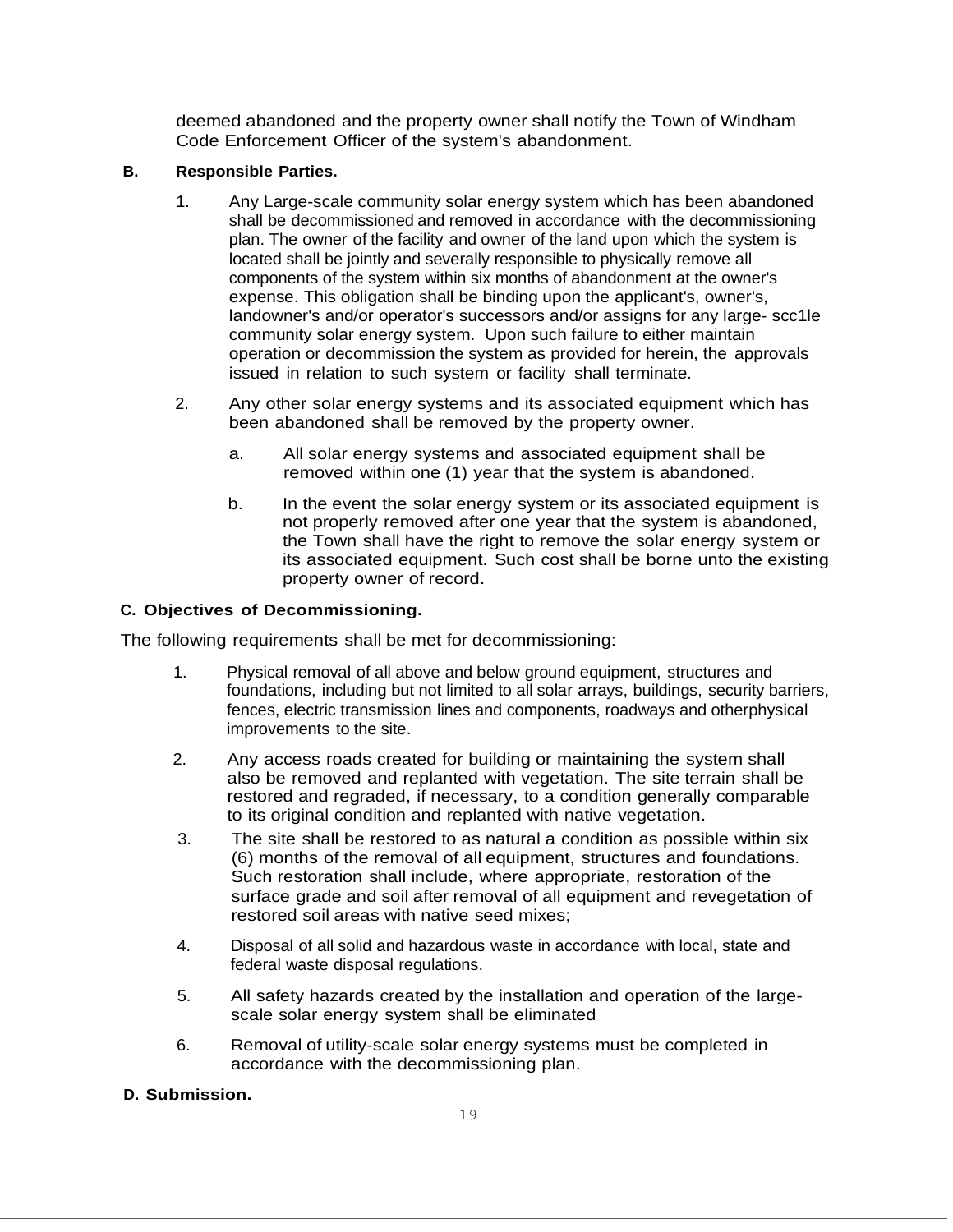The decommissioning plan shall address those items listed in this Section and shall include:

- 1. An estimate of the anticipated operational life of the system;
- 2. Identification of the party responsible for decommissioning;
- 3. Description of any agreement with the landowner regarding decommissioning;
- 4. Schedule showing the time frame over which decommissioning will occur and for completion of site restoration work;
- 5. A cost estimate prepared by a qualified professional engineer, estimating the full cost of decommissioning and removal of the solar PV system, Cost estimates shall take into account inflation;
- 6. A financial plan to ensure that financial resources will be available to fully decommission the site;
- 7. The Planning Board shall, as a condition of approval, require the posting of a removal bond in an amount adequate to provide for the removal of the large-scale community solar energy system's structures and equipment and for restoration of the site.

### **E. Bond.**

- 1. If a removal bond is required, the Planning Board shall require a bond placed in an escrow account to ensure the removal of any large-scale community solar energy system. The amount of the bond shall be 125% of the cost estimate prepared by a qualified professional engineer, estimating the full cost of decommissioningand removal of the large-scale community solar energy system.
- 2. In the event that the large-scale community solar energy system is not removed within six (6) months of becoming inactive or the site is not remediated and restored to a condition approved by the Planning Board, the Town of Windham, by resolution of the Town Board after 30 days' written notice and opportunity of the landowner and system operator to beheard, may cause the same to be removed and the site remediated using the financial security.
- 3. In the event that the system is not removed within six months of abandonment and the site restored as required, the Town of Windham, after notice and hearing, may cause the same to be removed and the site restored using the finds in such escrow account. All costs and expenses incurred by the Town in connection with any proceeding or work performed by the Town or its representatives to decommission and remove a large-scale solar collector system, including legal costs and expenses, shall be reimbursed from the financial surety posted by the system owner or landowner as provided in this Section. Any costs incurred by the Town for decommissioning and removal that are not paid for or covered by the required surety, including legal costs, shall be assessed against the property, shall become a lien and tax upon said property, shall be added to and become part of the taxes to be levied and assessed thereon, and shall be enforced and collected with interest by the same officer and in the same manner, by the same proceedings, at the same time and under the same penalties as are provided by law for the collection and enforcement of real property taxes in the Town.

# **ARTICLE X: ADMINISTRATION AND ENFORCEMENT**

## **A. Fees.**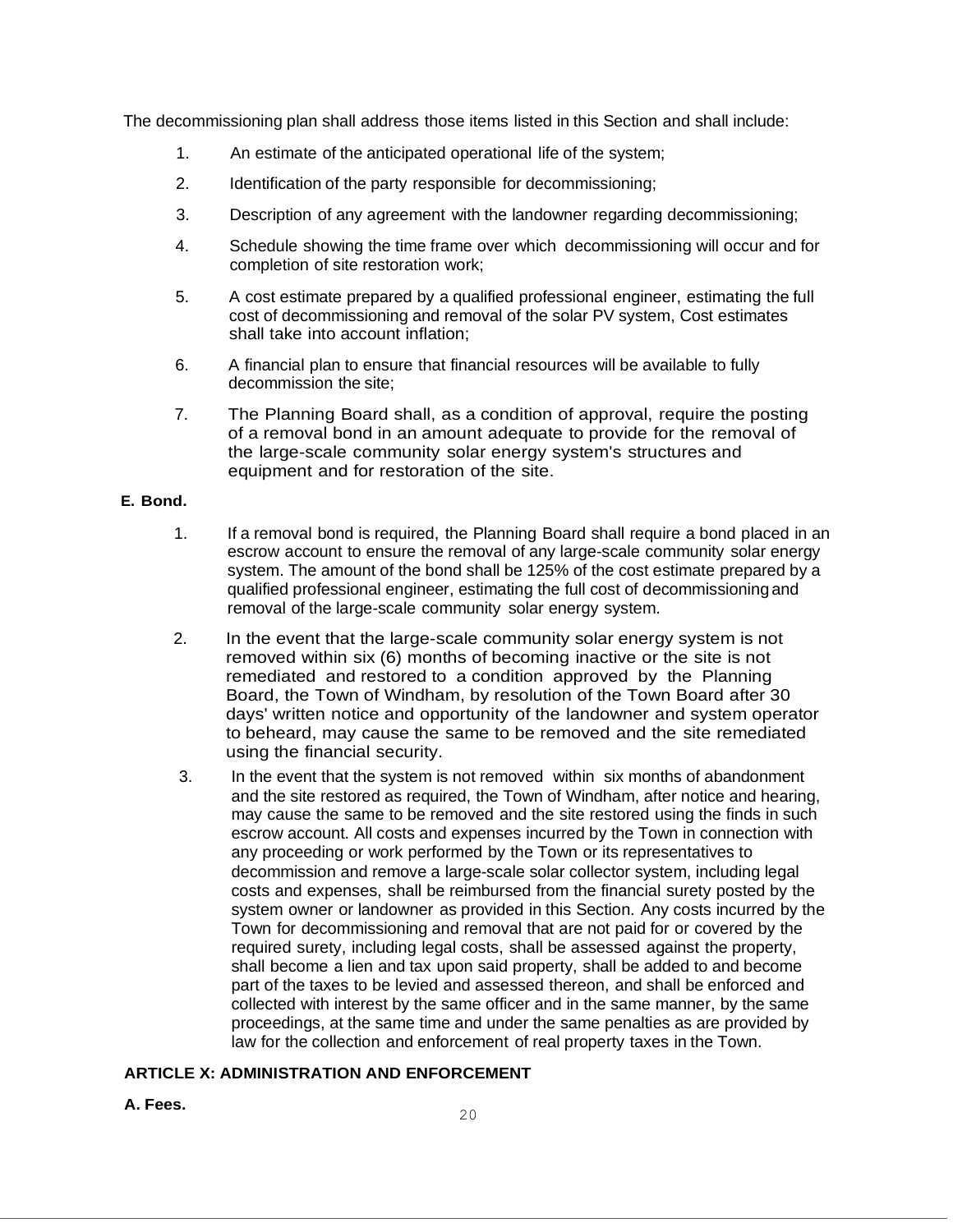A fee schedule shall be established by resolution of the Town Board. Such fee schedule may thereafter be amended from time to time by resolution. The fees set forth in, or determined in accordance with, such fee schedule or amended fee schedule shall be charged and collected for the submission of applications, the issuance of Unified Solar Permit, Solar Building Permit, and other actions of the Code Enforcement Officer described in or contemplated by this Local Law.

# **8. Reimbursement by Town.**

The Town of Windham shall require any applicant to pay all associated costs for any site plan review, including but not limited to, engineering, legal, environmental, planning andthe review required under this Local Law or under SEQRA. When the Planning Board determines that a review is anticipated to require engineering, legal, environmental or planning costs, they shall provide an estimate to the applicant. Subsequently, funds adequate to cover such estimated costs shall be placed into escrow by the applicant prior to commencement of any further Planning Board review and shall be replenished or increased at the direction of the Planning Board.

## **C. Site Plan Compliance.**

The Code Enforcement Officer shall not issue a permit for projects requiring site plan approval under this Local Law until the Site Plan has been approved by the Planning Board, signed by the Planning Board Chairperson. No Certificate of Occupancy shall be issued by the Code Enforcement Officer until all improvements are constructed in conformity with the approved site plan and any conditions imposed on that approval.

## **D. Enforcement.**

1. A violation of this law is hereby declared to be an offense punishable by a fine not exceeding \$5,000.00 or imprisonment for a period not to exceed six (6) months, or both. However, for the purposes of conferring jurisdiction upon courts and judicial officers generally, violations of this law shall be deemed

misdemeanors, and, for such purpose only, all provisions of law relating to misdemeanors shall apply to such violations. Each week's continued violation shall constitute a separate violation.

2. In addition to the penalties provided for above, the Town Board may also maintain an action or proceeding in the name of the Town in a court of competent jurisdiction to compel compliance with, or to restrain by injunction, the violation of this Local Law. By submitting an application for a solar energy system pursuant to this Local Law, the applicant hereby agrees that Greene County shall serve as the venue for any litigation based on this Local Law.

# **E. Amendments.**

- 1. The Town Board may amend this Local Law on its own motion, on petition, or on recommendation of the Planning Board, after public notice and hearing, and subject to full compliance with the procedures for the amendment of Local Laws set forth in the New York State Municipal Home Rule Law.
- 2. All proposed amendments shall be referred to the Town Planning Board for a report and recommendation. The Planning Board shall submit its report within thirty (30) days after receiving such referral. The Planning Board may request,